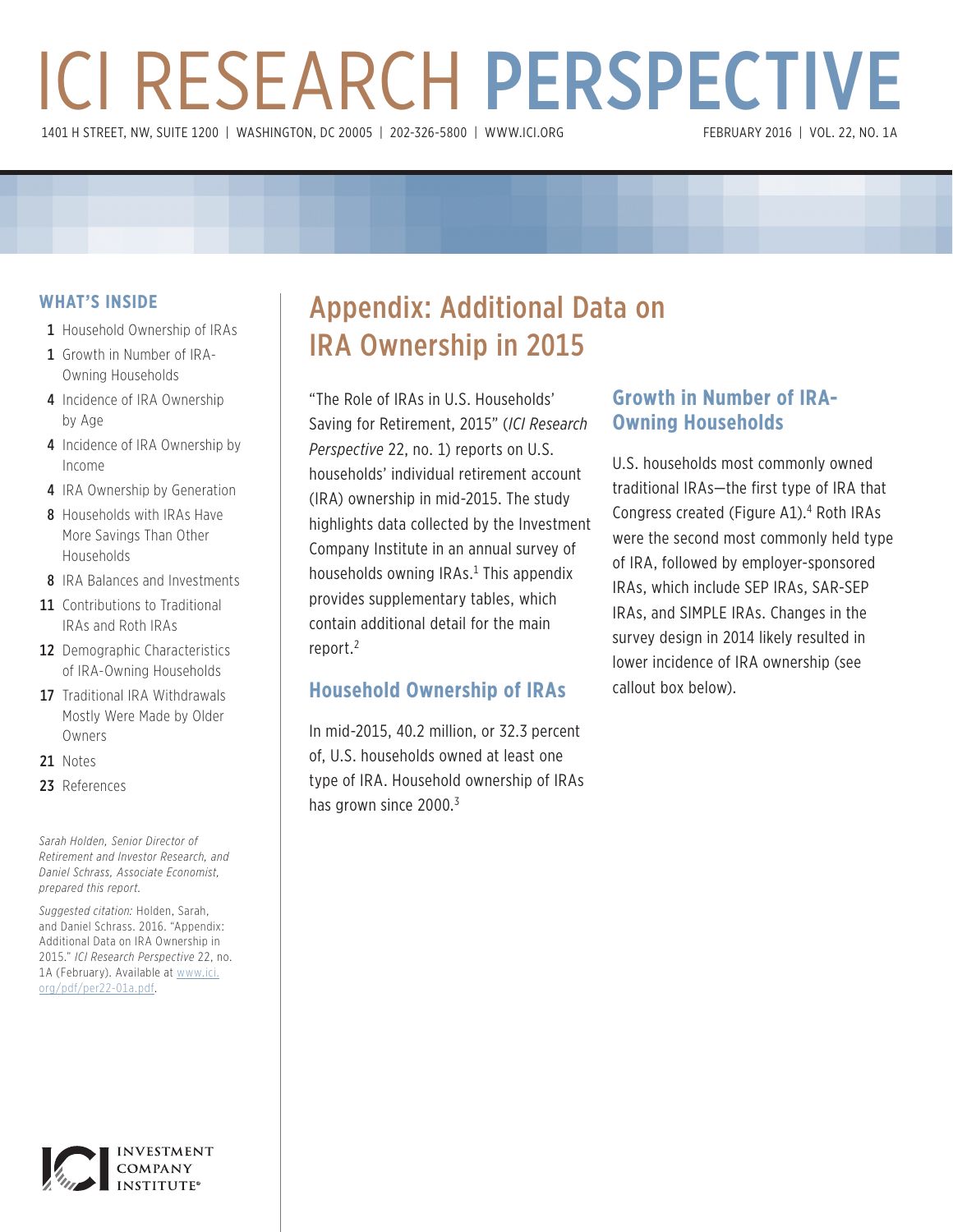## **U.S. Households Owning IRAs, 2000–2015**

|                   |           | Number of U.S. households<br><b>Millions</b> |                            |                                                    |           | <b>Share of U.S. households</b><br>Percent | <b>Memo: total</b>         |                                                    |                                                              |
|-------------------|-----------|----------------------------------------------|----------------------------|----------------------------------------------------|-----------|--------------------------------------------|----------------------------|----------------------------------------------------|--------------------------------------------------------------|
|                   | of $IRA1$ | <b>Any type Traditional</b><br><b>IRAs</b>   | <b>Roth</b><br><b>IRAs</b> | <b>Employer-</b><br>sponsored<br>IRAs <sup>2</sup> | of $IRA1$ | <b>Any type Traditional</b><br><b>IRAs</b> | <b>Roth</b><br><b>IRAS</b> | <b>Employer-</b><br>sponsored<br>IRAs <sup>2</sup> | number of<br>U.S. households <sup>3</sup><br><b>Millions</b> |
| 2000              | 38.0      | 30.5                                         | 9.8                        | 7.2                                                | 35.7%     | 28.7%                                      | 9.2%                       | 6.8%                                               | 106.4                                                        |
| 2001              | 39.2      | 31.3                                         | 10.6                       | 8.7                                                | 36.2      | 28.9                                       | 9.8                        | 8.0                                                | 108.2                                                        |
| 2002              | 38.0      | 30.8                                         | 11.8                       | 8.4                                                | 34.8      | 28.2                                       | 10.8                       | 7.7                                                | 109.3                                                        |
| 2003              | 40.8      | 32.9                                         | 13.9                       | 8.3                                                | 36.7      | 29.6                                       | 12.5                       | 7.5                                                | 111.3                                                        |
| 2004              | 40.9      | 33.2                                         | 13.0                       | 9.0                                                | 36.5      | 29.6                                       | 11.6                       | 8.0                                                | 112.0                                                        |
| 2005              | 43.0      | 34.0                                         | 14.5                       | 8.4                                                | 37.9      | 30.0                                       | 12.8                       | 7.4                                                | 113.3                                                        |
| 2006              | 43.8      | 36.3                                         | 15.3                       | 8.8                                                | 38.3      | 31.7                                       | 13.4                       | 7.7                                                | 114.4                                                        |
| 2007              | 46.2      | 37.7                                         | 17.3                       | 9.2                                                | 39.8      | 32.5                                       | 14.9                       | 7.9                                                | 116.0                                                        |
| 2008              | 47.3      | 37.5                                         | 18.6                       | 10.0                                               | 40.5      | 32.1                                       | 15.9                       | 8.6                                                | 116.8                                                        |
| 2009              | 46.1      | 36.6                                         | 17.0                       | 9.6                                                | 39.3      | 31.2                                       | 14.5                       | 8.2                                                | 117.2                                                        |
| 2010              | 48.6      | 38.5                                         | 19.5                       | 9.4                                                | 41.4      | 32.8                                       | 16.6                       | 8.0                                                | 117.5                                                        |
| 2011              | 46.5      | 37.4                                         | 18.8                       | 9.0                                                | 38.8      | 31.2                                       | 15.7                       | 7.5                                                | 119.9                                                        |
| 2012              | 48.9      | 39.4                                         | 20.3                       | 9.2                                                | 40.4      | 32.5                                       | 16.8                       | 7.6                                                | 121.1                                                        |
| 2013              | 46.1      | 36.0                                         | 19.1                       | 9.2                                                | 37.6      | 29.4                                       | 15.6                       | 7.5                                                | 122.5                                                        |
| 2014 <sup>4</sup> | 41.5      | 31.1                                         | 19.2                       | 7.4                                                | 33.7      | 25.3                                       | 15.6                       | 6.0                                                | 123.0                                                        |
| 2015 <sup>4</sup> | 40.2      | 30.4                                         | 20.3                       | 6.7                                                | 32.3      | 24.4                                       | 16.3                       | 5.4                                                | 124.6                                                        |

<sup>1</sup> IRA ownership excludes ownership of Coverdell Education Savings Accounts, which were named Education IRAs prior to July 2001.

<sup>2</sup> Employer-sponsored IRAs include SEP IRAs, SAR-SEP IRAs, and SIMPLE IRAs.

<sup>3</sup> The number of households is as of March of the year indicated.

<sup>4</sup> Lower incidence in 2014 and 2015 likely results in part from a revised sampling methodology. See Burham, Bogdan, and Schrass 2015.

Sources: Investment Company Institute Annual Mutual Fund Shareholder Tracking Survey (2000–2015) and U.S. Census Bureau

## *About the Annual Mutual Fund Shareholder Tracking Survey*

ICI conducts the Annual Mutual Fund Shareholder Tracking Survey each year to gather information on the demographic and financial characteristics of mutual fund–owning households in the United States. The most recent survey was conducted from May to July 2015 and was based on a dual frame telephone sample of 6,000 U.S. households. Of these, 3,000 households were from a landline random digit dial (RDD) frame and 3,000 households were from a cell phone RDD frame. All interviews were conducted over the telephone with the member of the household who was either the sole or the co-decisionmaker most knowledgeable about the household's savings and investments. The standard error for the 2015 sample of households is ±1.3 percentage points at the 95 percent confidence level.

continued on the next page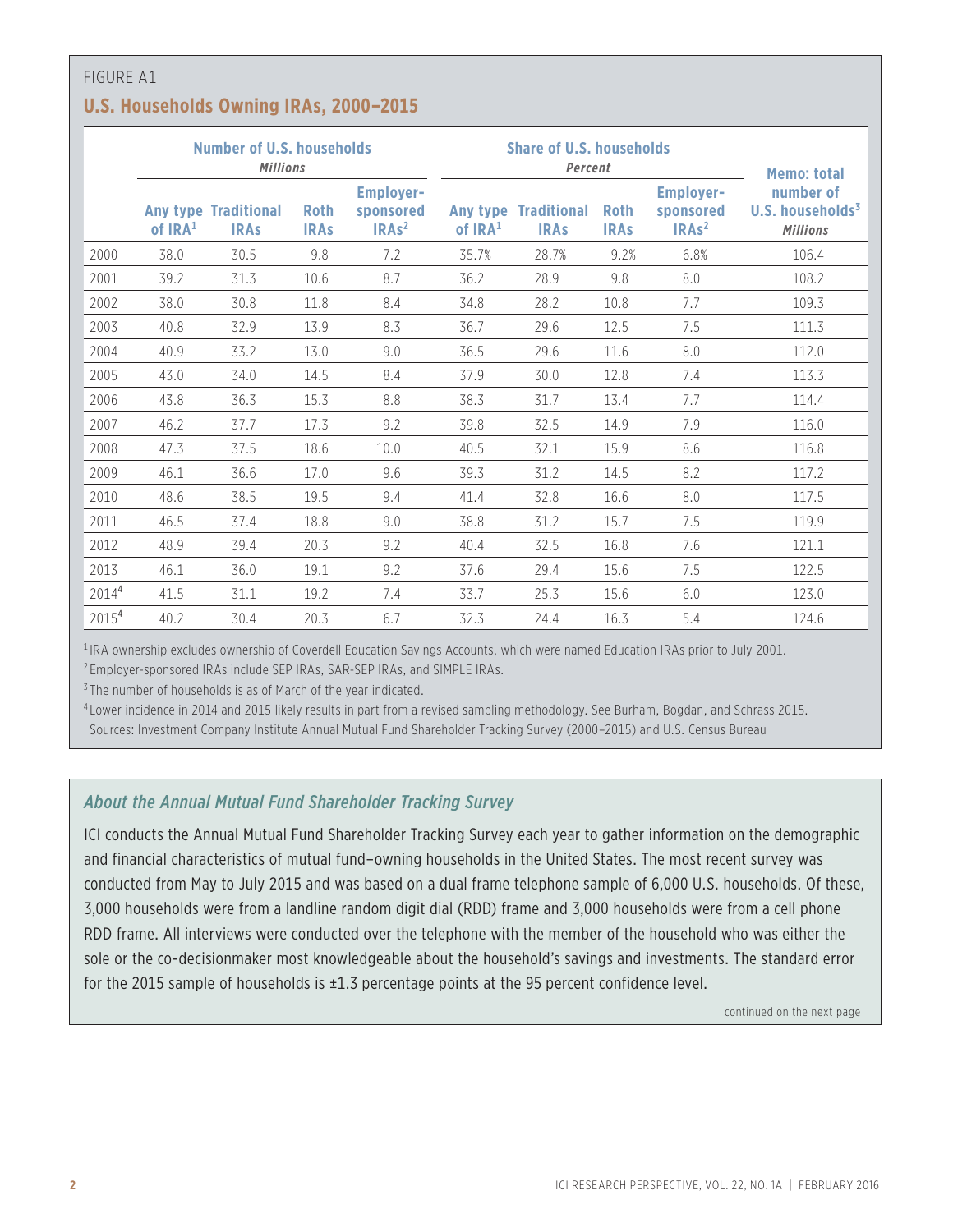## *Revisions to ICI's Annual Mutual Fund Shareholder Tracking Survey*

In the usual course of household survey work, researchers periodically reexamine sampling and weighting methods to ensure that the results published are representative of the millions of households in the United States. ICI reexamined its Annual Mutual Fund Shareholder Tracking Survey in 2014, and the figures on incidence of IRA ownership presented in this paper for the 2015 survey reflect the revised sampling and weighting methodology that was adopted in 2014. In order to achieve a representative sample of U.S. households, the 2014 and 2015 Annual Mutual Fund Shareholder Tracking Survey is based on a dual frame sample of landline and cell phone numbers. The combined sample includes about 50 percent of households reached on a landline and about 50 percent of households reached on a cell phone. In previous years, the Annual Mutual Fund Shareholder Tracking Survey was based on a sample of landline phone numbers only. The change to a combined sample of cell and landline phone numbers improves the representativeness of the sample. For a detailed description of the survey methodology, see "Ownership of Mutual Funds, Shareholder Sentiment, and Use of the Internet, 2015," *ICI Research Perspective* 21, no. 5 (November), available at www.ici.org/pdf/per21-05.pdf.

### *About the IRA Owners Survey*

ICI conducts the IRA Owners Survey each year to gather information on the characteristics and activities of IRA-owning households in the United States. The most recent survey was conducted from May to July 2015 and was based on a dual frame telephone sample of 3,200 randomly selected, representative U.S. households owning traditional IRAs, Roth IRAs, and employer-sponsored IRAs (SEP IRAs, SAR-SEP IRAs, and SIMPLE IRAs). The 2015 sample included 2,200 households from a landline RDD frame and 1,000 households from a cell phone RDD frame. All interviews were conducted over the telephone with the member of the household aged 18 or older who was the sole or codecisionmaker most knowledgeable about the household's savings and investments. The standard error for the total sample is ±1.7 percentage points at the 95 percent confidence level. IRA ownership does not include ownership of Coverdell Education Savings Accounts (formerly called education IRAs).

## *Revisions to ICI's IRA Owners Survey*

The IRA Owners Survey interviews a random sample of U.S. households owning traditional IRAs, Roth IRAs, and employer-sponsored IRAs (SEP IRAs, SAR-SEP IRAs, and SIMPLE IRAs) to determine the demographic and financial characteristics of households owning IRAs. ICI reexamined its IRA Owners Survey in 2014, and the figures presented in this paper for the 2015 survey reflect the revised sampling and weighting methodology that was adopted in 2014. In order to achieve a representative sample of U.S. households owning IRAs, the 2014 and 2015 IRA Owners Survey is based on a dual frame sample of landline and cell phone numbers. The combined sample includes about 69 percent of households reached on a landline and about 31 percent of households reached on a cell phone. In previous years, the IRA Owners Survey was based on a sample of landline phone numbers only. The change to a combined sample of cell and landline phone numbers improves the representativeness of the sample.

Because the sample methodology for the IRA Owners Survey was changed to a dual frame RDD survey to include cell phones starting in 2014, it was necessary to adjust the weighting methodology for the survey. In order to combine the landline and cell phone samples, an initial base weight was created to adjust for households that could have been in both the landline and cell phone sample frames. A second stage of weighting included the standard raking to control totals based on census region, householder age, household income, educational attainment, and household telephone status of U.S. households owning IRAs.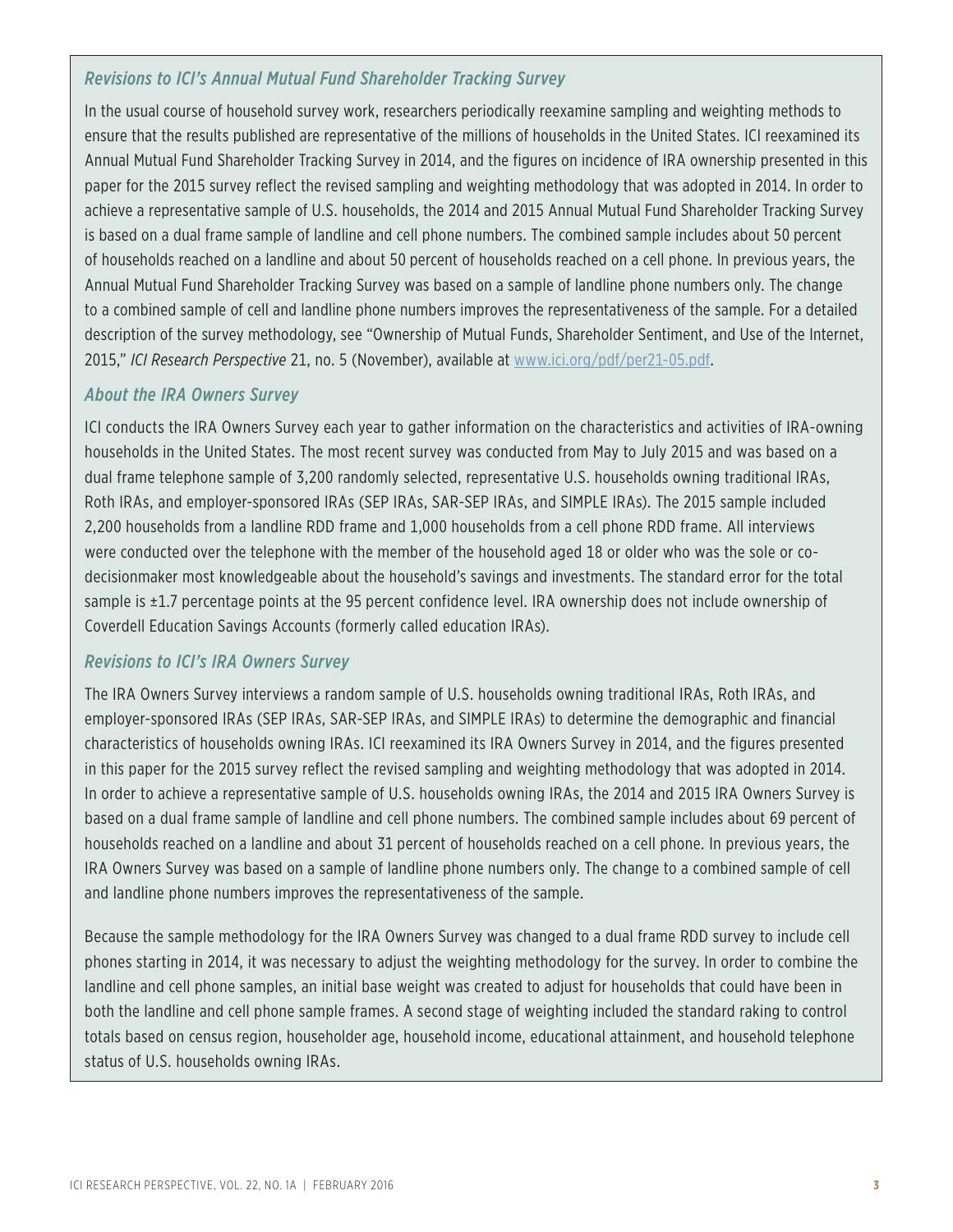

# **Incidence of IRA Ownership by Age**

Households headed by older individuals were more likely to own traditional IRAs. In mid-2015, 29 percent of households headed by individuals aged 55 to 64 owned traditional IRAs, compared with only 15 percent of households headed by individuals younger than 35 (Figure A2).<sup>5</sup> Thirty-one percent of households headed by individuals aged 65 or older had traditional IRAs, while Roth IRAs were rarely held by older households. Nineteen percent of households aged 35 to 64 had Roth IRAs.

# **Incidence of IRA Ownership by Income**

Household ownership of all types of IRAs also tends to increase with household income (Figure A3). In mid-2015, 34 percent of households with incomes of \$50,000 or more owned traditional IRAs, compared with 13 percent of households with incomes of less than \$50,000. One-quarter of households with incomes of \$50,000 or more owned Roth IRAs, compared with 6 percent of households with incomes of less than \$50,000. Eight percent of households with incomes of \$50,000 or more owned employersponsored IRAs, whereas only 2 percent of households with incomes of less than \$50,000 owned employer-sponsored IRAs.

# **IRA Ownership by Generation**

IRA ownership occurs across all generations, but the incidence of IRA ownership was greatest among households headed by members of the Baby Boom Generation. In mid-2015, 37 percent of households headed by Baby Boomers owned IRAs (Figure A4). As a result, 41 percent of IRAowning households were headed by individuals who were members of the Baby Boom Generation (Figure A5).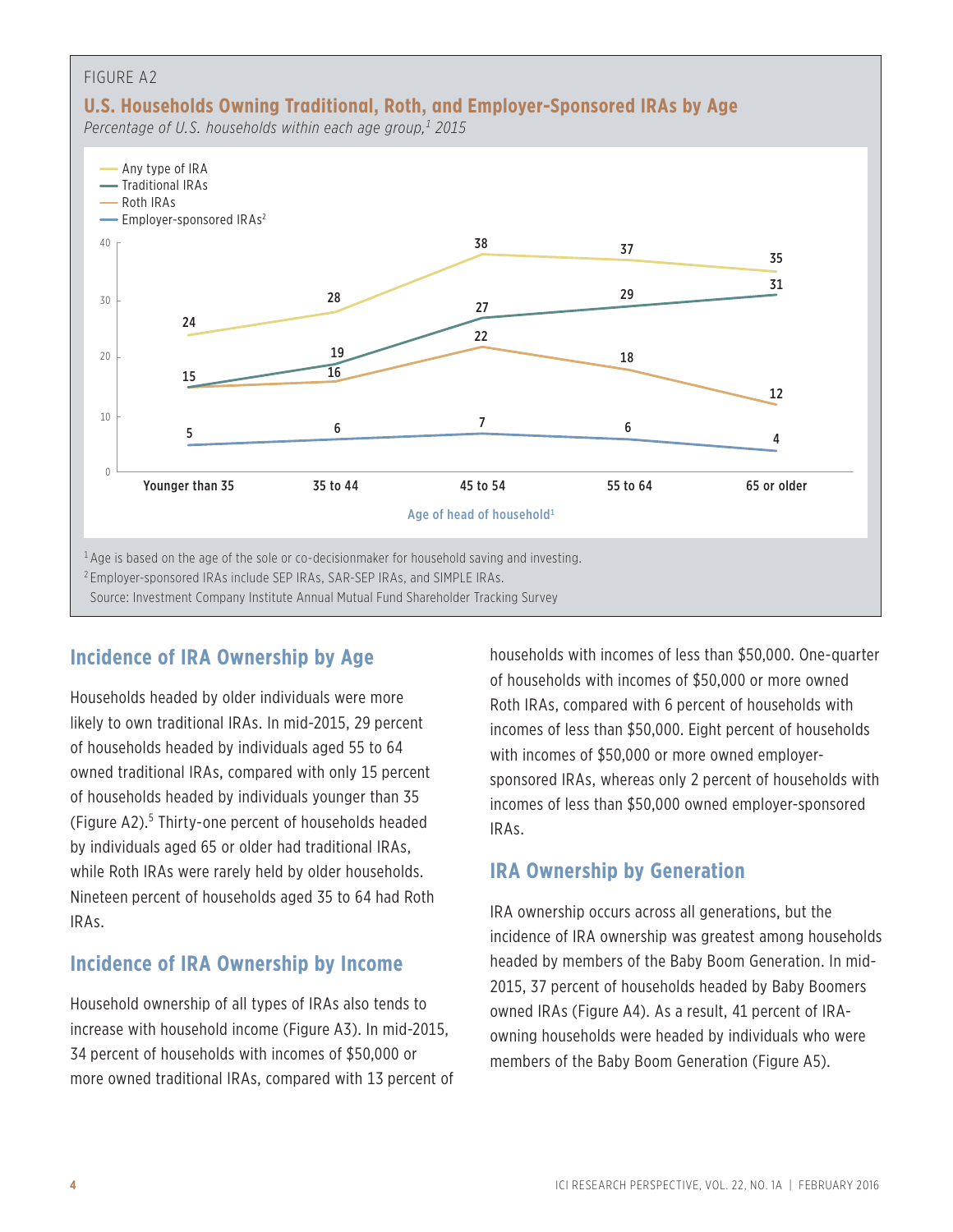# **U.S. Households Owning Traditional, Roth, and Employer-Sponsored IRAs by Household Income**

*Percentage of U.S. households within each income group,1 2015*

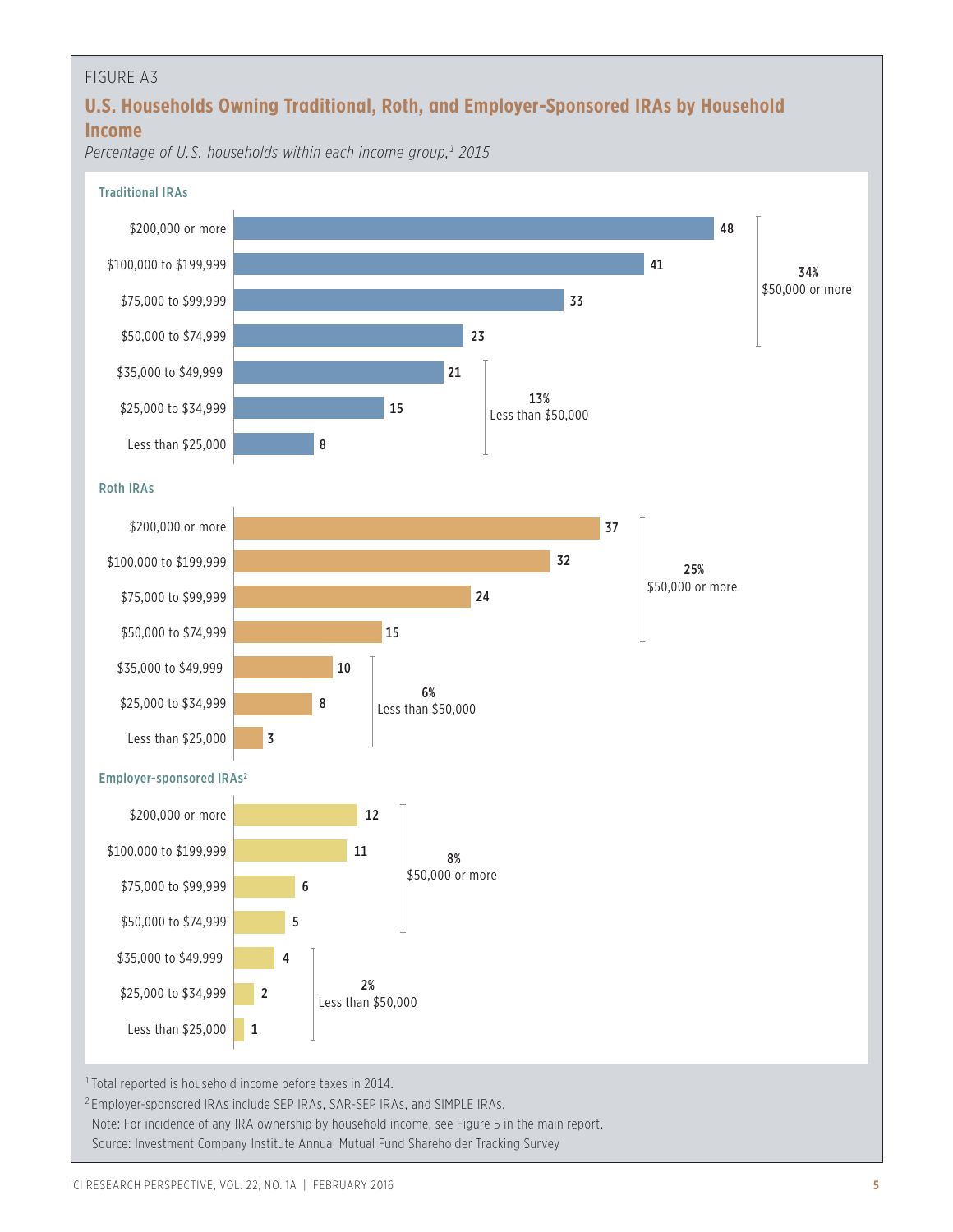

#### **Baby Boomers Make Up 41 Percent of All IRA-Owning Households**

*Percent distribution of households owning IRAs and all U.S. households by generation,1 2015*



Sources: Investment Company Institute Annual Mutual Fund Shareholder Tracking Survey and U.S. Census Bureau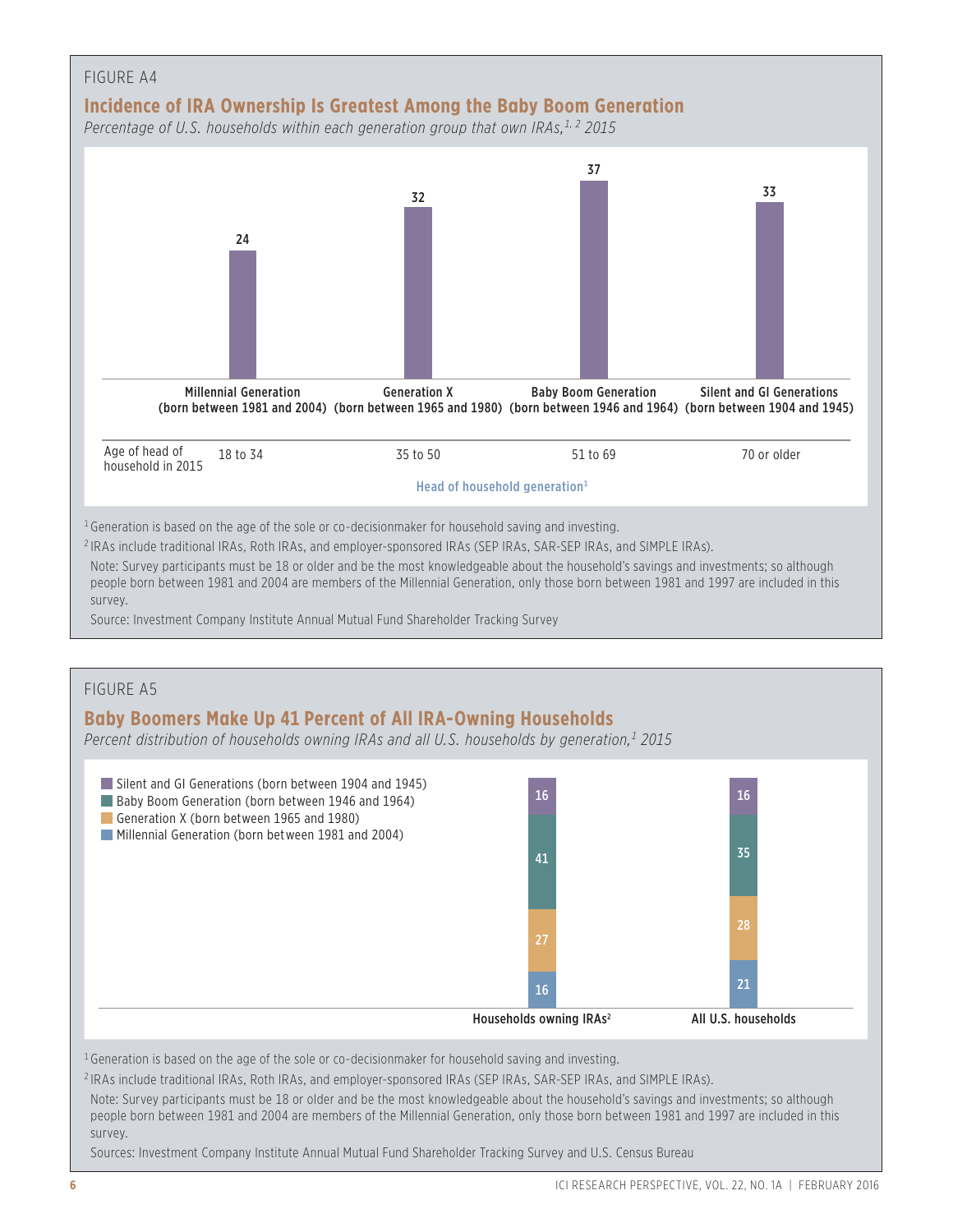In mid-2015, 29 percent of households headed by members of the Baby Boom Generation owned traditional IRAs; 18 percent owned Roth IRAs; and 6 percent owned employer-sponsored IRAs (Figure A6). In mid-2015,

households headed by Baby Boomers held a significant portion of total IRA assets. Fifty-seven percent of all IRA assets were held by households headed by members of this generation.6

#### FIGURE A6

**U.S. Households Owning Traditional, Roth, and Employer-Sponsored IRAs by Generation**

*Percentage of U.S. households within each generation group,1 2015*



people born between 1981 and 2004 are members of the Millennial Generation, only those born between 1981 and 1997 are included in this survey.

Source: Investment Company Institute Annual Mutual Fund Shareholder Tracking Survey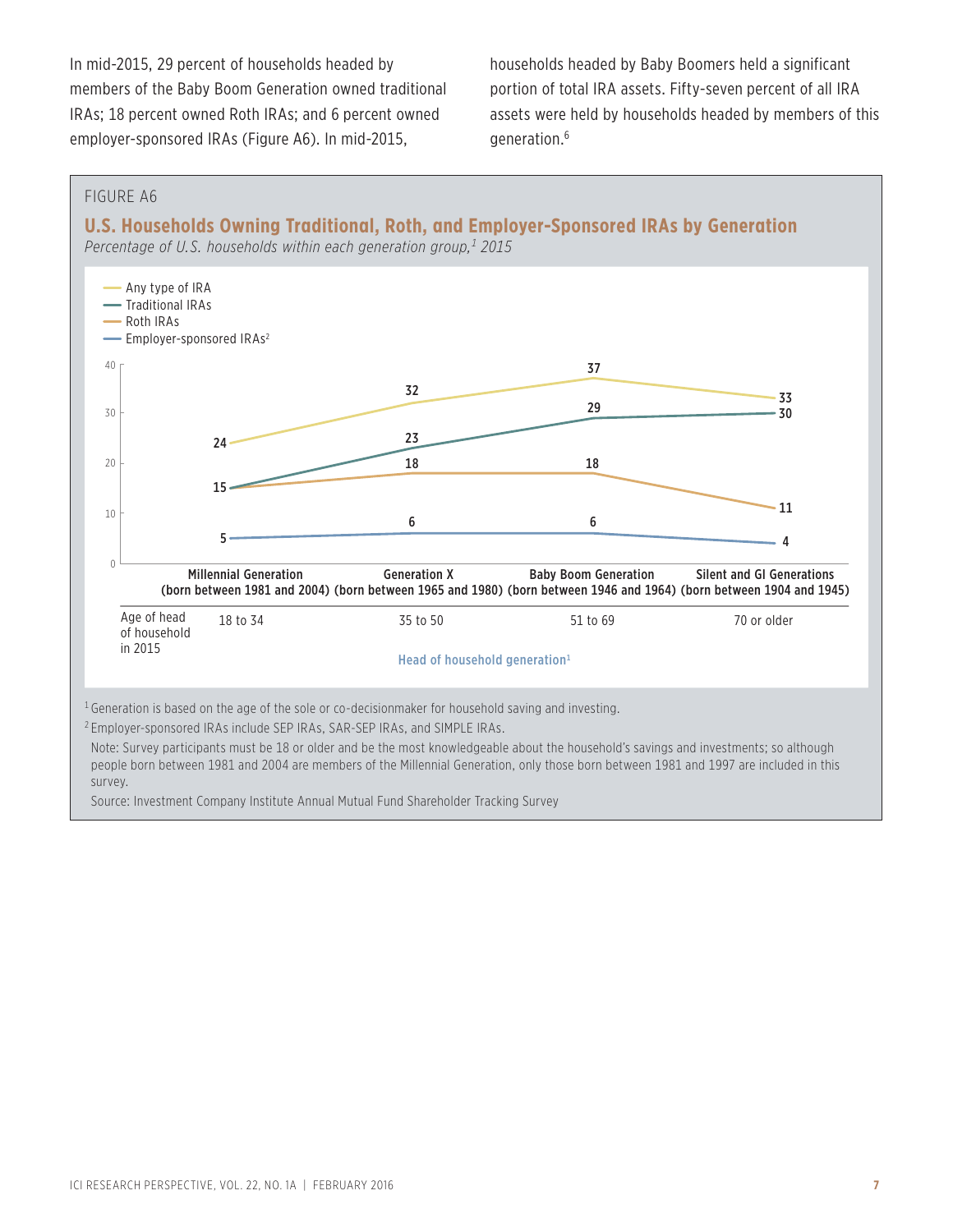# **Households with IRAs Have More Savings Than Other Households**

Both IRAs and employer-sponsored retirement plans provide workers the opportunity to set aside assets for retirement on a tax-advantaged basis. Households with these formal retirement savings arrangements generally have accumulated greater household financial assets compared with households without these arrangements (Figure A7).

# **IRA Balances and Investments**

Median household financial assets in all types of IRAs were \$50,000 in mid-2015 (Figure A8). Household financial assets in traditional IRAs tended to be greater than assets in Roth or employer-sponsored IRAs.

Traditional IRAs have been available longer than the other types of IRAs, and many households' traditional IRAs contain employer-sponsored retirement plan rollovers. Roth IRAs have been available since 1998 and have had only very limited opportunity to receive rollovers from employersponsored retirement plans.<sup>7</sup>

In mid-2015, the median amount in Roth IRAs was \$20,000, and the median amount in employer-sponsored IRAs was \$30,000. The median household financial assets in traditional IRAs were \$62,500 (Figure A8). IRAs help individuals and families accumulate savings over time. This is particularly evident when traditional IRA holdings are grouped by length of household ownership. For example, households owning traditional IRAs for less than 10 years had median traditional IRA holdings of \$30,000, while households owning traditional IRAs for 20 years or more had median traditional IRA holdings of \$125,000 (Figure A9). Mean traditional IRA holdings, though higher than the median values, exhibited a similar pattern.

#### FIGURE A7

**Households with Formal Retirement Savings Have Greater Total Financial Assets**

*Median total household financial assets by age of head of household\* and formal retirement savings coverage, 2015*

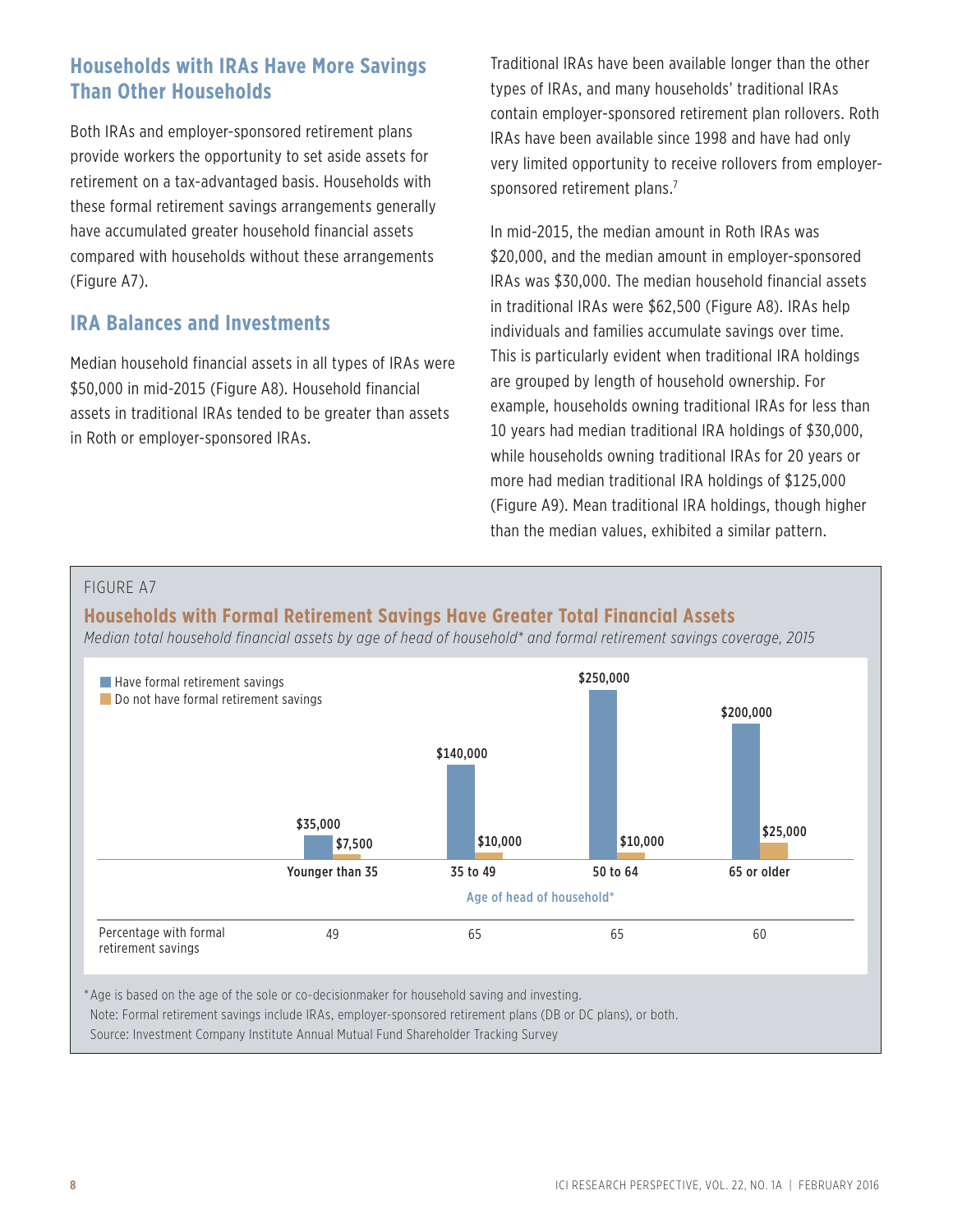## **Household Financial Assets in IRAs by Type of IRA**

*Percentage of households with IRA assets in specified ranges, 2015*

|                              | <b>Total household</b>             | <b>Type of IRA owned</b>          |                            |                                                 |  |  |
|------------------------------|------------------------------------|-----------------------------------|----------------------------|-------------------------------------------------|--|--|
|                              | financial assets in<br><b>IRAs</b> | <b>Traditional</b><br><b>IRAS</b> | <b>Roth</b><br><b>IRAS</b> | <b>Employer-sponsored</b><br>IRA <sub>s</sub> * |  |  |
| <b>Assets in type of IRA</b> |                                    |                                   |                            |                                                 |  |  |
| Less than \$10,000           | 15%                                | 14%                               | 26%                        | 24%                                             |  |  |
| \$10,000 to \$24,999         | 19                                 | 15                                | 28                         | 22                                              |  |  |
| \$25,000 to \$49,999         | 13                                 | 14                                | 12                         | 17                                              |  |  |
| \$50,000 to \$99,999         | 16                                 | 17                                | 18                         | 16                                              |  |  |
| \$100,000 to \$249,999       | 19                                 | 20                                | 11                         | 14                                              |  |  |
| \$250,000 or more            | 18                                 | 20                                | 5                          | 7                                               |  |  |
| Mean                         | \$140,800                          | \$149,800                         | \$61,800                   | \$82,600                                        |  |  |
| Median                       | \$50,000                           | \$62,500                          | \$20,000                   | \$30,000                                        |  |  |

\* Employer-sponsored IRAs include SEP IRAs, SAR-SEP IRAs, and SIMPLE IRAs.



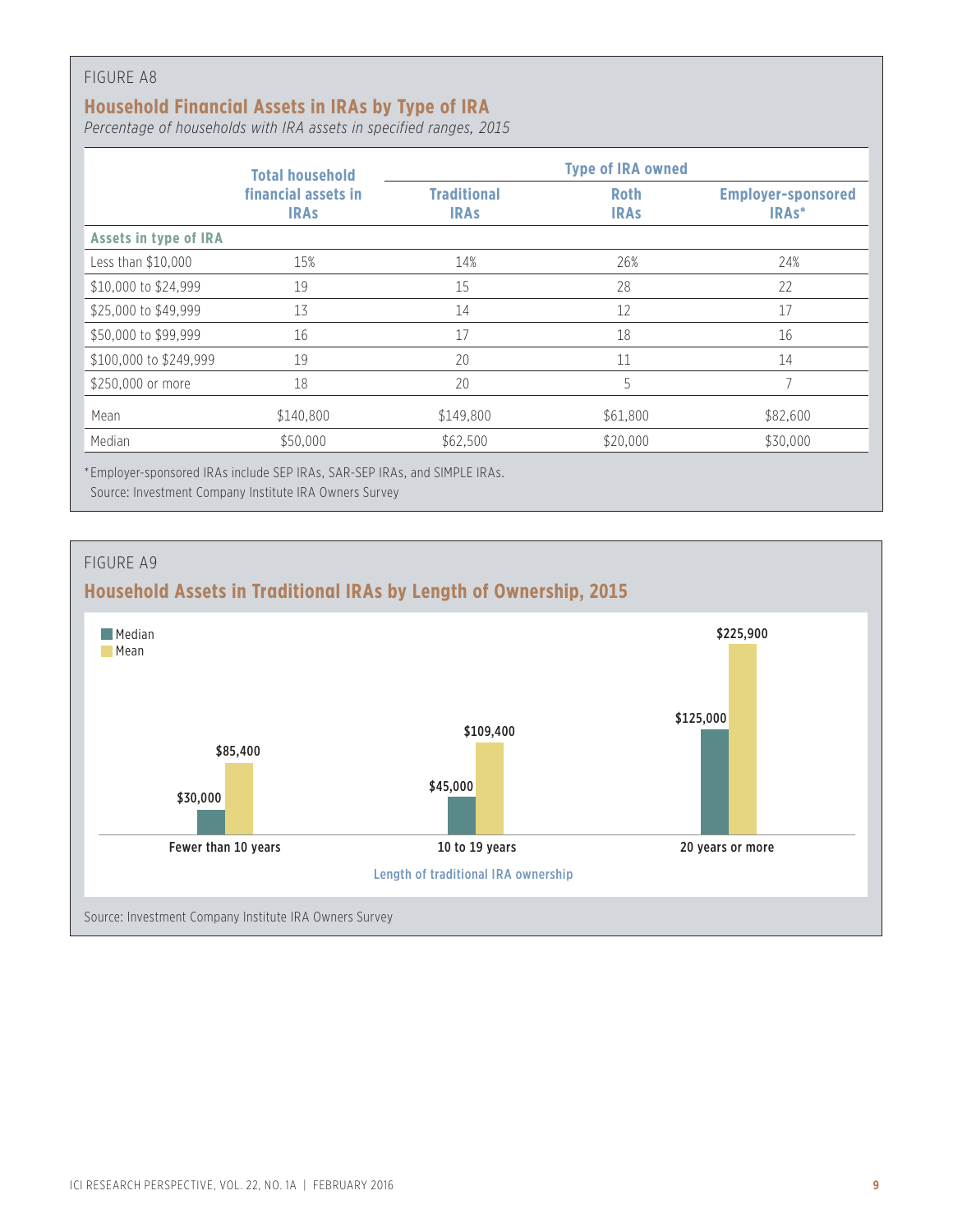Mutual funds were the most common IRA investment (Figure A10).<sup>8</sup> In mid-2015, 64 percent of IRA-owning households had IRA assets invested in mutual funds, usually equity funds. Forty-two percent held individual equities in their IRAs. Thirty-three percent of households owning IRAs held annuities, and 24 percent held bank deposits in their IRAs. On average, households with traditional, Roth, or employer-sponsored IRAs held three types of investments in those IRAs.

#### FIGURE A10

#### **Types of Investments Held in IRAs**

*Percentage of households with type of IRA indicated,1 2015*

|                                                                                     |                    | <b>Type of IRA owned</b>          |                            |                                                               |
|-------------------------------------------------------------------------------------|--------------------|-----------------------------------|----------------------------|---------------------------------------------------------------|
| <b>IRA investments</b>                                                              | Any type<br>of IRA | <b>Traditional</b><br><b>IRAs</b> | <b>Roth</b><br><b>IRAS</b> | <b>Employer-</b><br>sponsored<br>IRA <sub>s<sup>2</sup></sub> |
| Mutual funds (total)                                                                | 64%                | 64%                               | 59%                        | 51%                                                           |
| Equity funds                                                                        | 46                 | 46                                | 38                         | 37                                                            |
| Bond funds                                                                          | 26                 | 26                                | 18                         | 18                                                            |
| <b>Balanced funds</b>                                                               | 34                 | 32                                | 27                         | 22                                                            |
| Money market funds                                                                  | 30                 | 30                                | 21                         | 21                                                            |
| Individual equities                                                                 | 42                 | 42                                | 31                         | 29                                                            |
| Annuities (total)                                                                   | 33                 | 34                                | 19                         | 24                                                            |
| Fixed annuities                                                                     | 22                 | 22                                | 12                         | 13                                                            |
| Variable annuities                                                                  | 22                 | 22                                | 13                         | 17                                                            |
| Bank savings accounts, money market deposit accounts,<br>or certificates of deposit | 24                 | 24                                | 14                         | 15                                                            |
| Individual bonds (not including U.S. savings bonds)                                 | 15                 | 14                                | 9                          | 10                                                            |
| U.S. savings bonds                                                                  | 17                 | 16                                | 11                         | 12                                                            |
| ETFs                                                                                | 13                 | 13                                | 11                         | 8                                                             |
| Other                                                                               | 7                  | 6                                 | 5                          | 2                                                             |
| Mean number of investment types held in IRA                                         | 3 types            | 3 types                           | 3 types                    | 3 types                                                       |

<sup>1</sup> Multiple responses are included.

<sup>2</sup> Employer-sponsored IRAs include SEP IRAs, SAR-SEP IRAs, and SIMPLE IRAs.

Note: Number of respondents varies.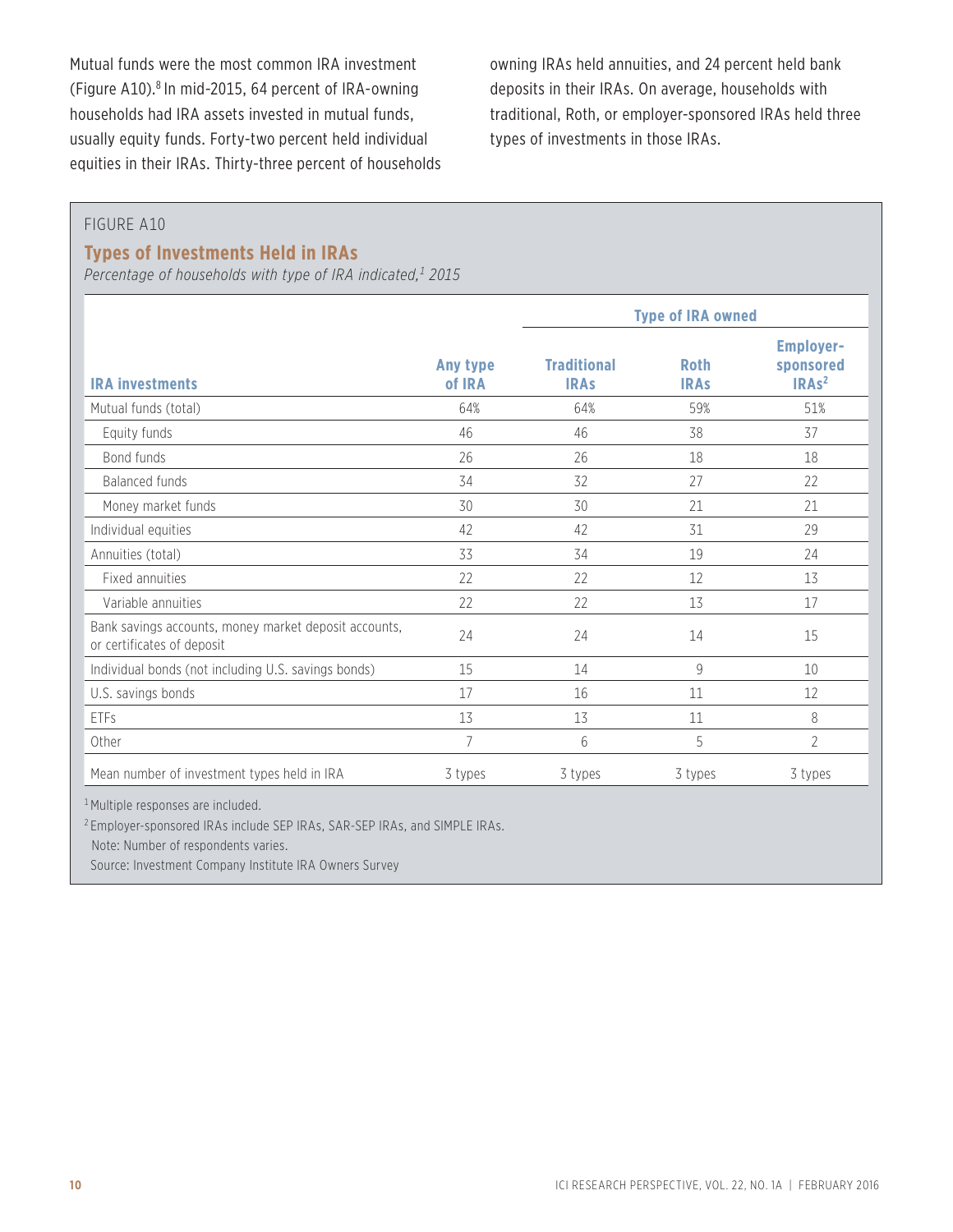# **Contributions to Traditional IRAs and Roth IRAs**

Thirty percent of traditional IRA–owning households—an estimated 9.1 million—contributed to their traditional IRAs in tax year 2014, with a median contribution of \$5,000 per household (Figure A11). Those who contributed to their

traditional IRAs typically were younger and had higher household incomes than non-contributors (Figure A11). Forty-five percent of households owning Roth IRAs—an estimated 9.1 million—contributed to their Roth IRAs in tax year 2014, with a median contribution of \$4,500 per household. Since tax year 2002, individuals aged 50 or older are eligible to make catch-up contributions to their

#### FIGURE A11

## **Characteristics of Households Owning Traditional IRAs or Roth IRAs in 2015 by Contribution Status in Tax Year 2014**

|                                                                          |                                                                                     | <b>Traditional IRA-owning households</b>                                                      |                                                              | <b>Roth IRA-owning households</b>                            |
|--------------------------------------------------------------------------|-------------------------------------------------------------------------------------|-----------------------------------------------------------------------------------------------|--------------------------------------------------------------|--------------------------------------------------------------|
|                                                                          | <b>Contributed</b><br>to traditional<br><b>IRA in tax</b><br>year 2014 <sup>1</sup> | <b>Did not</b><br>contribute to<br>traditional<br><b>IRA in tax</b><br>year 2014 <sup>2</sup> | <b>Contributed</b><br>to Roth IRA<br>in tax year<br>$2014^3$ | Did not<br>contribute<br>to Roth IRA<br>in tax year<br>20144 |
| Median per household                                                     |                                                                                     |                                                                                               |                                                              |                                                              |
| Age of household sole or co-decisionmaker<br>for saving and investing    | 51 years                                                                            | 60 years                                                                                      | 45 years                                                     | 52 years                                                     |
| Household income <sup>5</sup>                                            | \$100,000                                                                           | \$87,500                                                                                      | \$100,000                                                    | \$95,000                                                     |
| Household financial assets <sup>6</sup>                                  | \$300,000                                                                           | \$300,000                                                                                     | \$240,000                                                    | \$300,000                                                    |
| Household financial assets in all types of IRAs                          | \$90,000                                                                            | \$60,000                                                                                      | \$50,000                                                     | \$50,000                                                     |
| Amount contributed per household to each<br>type of IRA in tax year 2014 | \$5,000                                                                             | N/A                                                                                           | \$4,500                                                      | N/A                                                          |
| <b>Percentage of households</b>                                          |                                                                                     |                                                                                               |                                                              |                                                              |
| Household sole or co-decisionmaker for saving and investing              |                                                                                     |                                                                                               |                                                              |                                                              |
| Married or living with a partner                                         | 79%                                                                                 | 70%                                                                                           | 75%                                                          | 73%                                                          |
| College or postgraduate degree                                           | 64                                                                                  | 50                                                                                            | 60                                                           | 59                                                           |
| Employed full- or part-time                                              | 83                                                                                  | 56                                                                                            | 89                                                           | 70                                                           |
| Household has DC retirement plan account                                 | 82                                                                                  | 69                                                                                            | 84                                                           | 76                                                           |

<sup>1</sup> Thirty percent of households owning traditional IRAs contributed to them in tax year 2014.

<sup>2</sup> Includes all households owning traditional IRAs that did not contribute to them in tax year 2014. Some of these households may have been ineligible to make deductible contributions.

<sup>3</sup> Forty-five percent of households owning Roth IRAs contributed to them in tax year 2014.

<sup>4</sup> Includes all households owning Roth IRAs that did not contribute to them in tax year 2014. Some of these households may have been ineligible to contribute to Roth IRAs in tax year 2014.

<sup>5</sup> Total reported is household income before taxes in 2014.

<sup>6</sup> Household financial assets include assets in employer-sponsored retirement plans but exclude the household's primary residence.

 $N/A$  = not applicable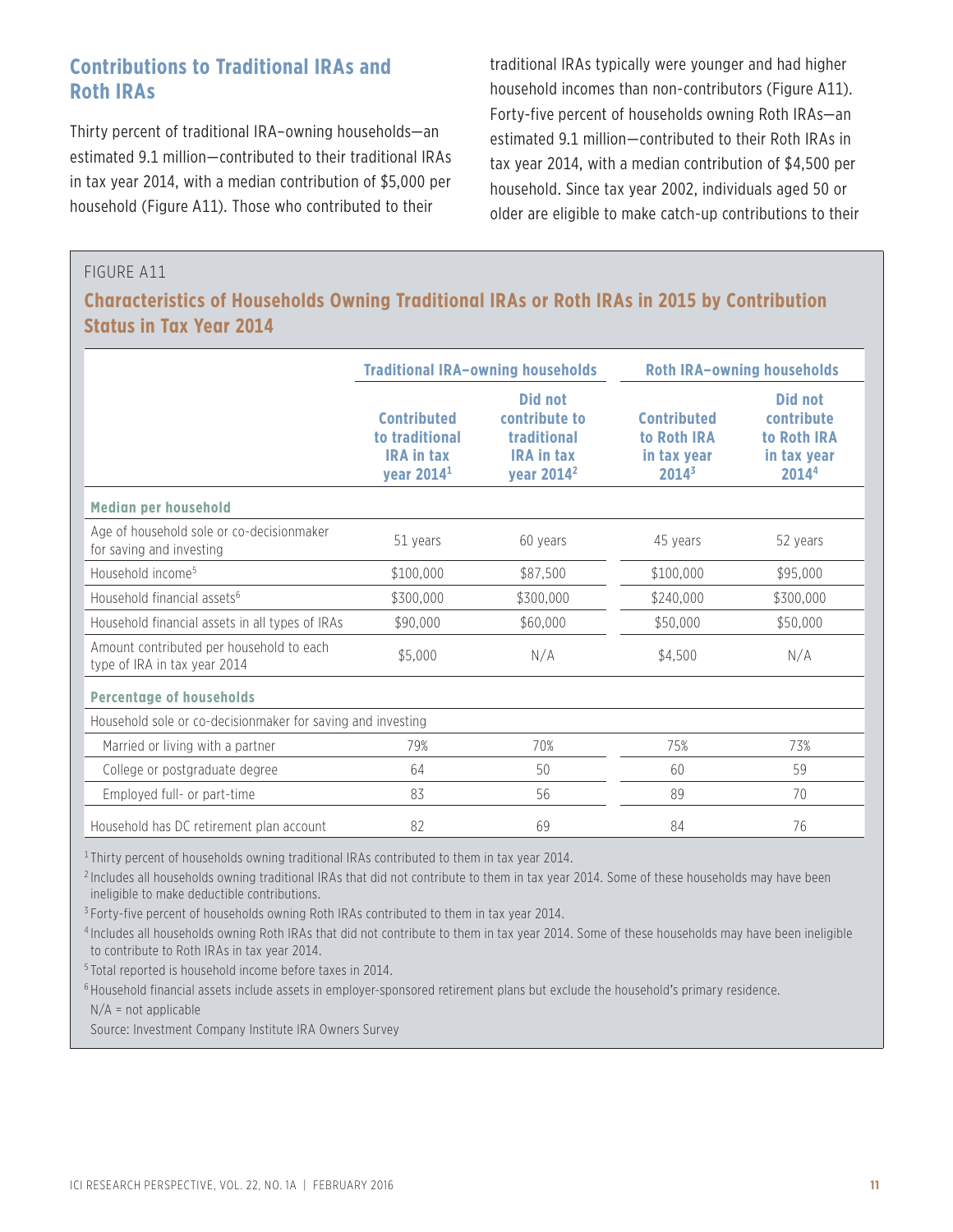IRAs.9 Twenty-seven percent of traditional IRA–owning households with individuals aged 50 to 70 in mid-2015 contributed to their traditional IRAs in tax year 2014; 67 percent of these contributing households made catchup contributions (Figure A12). Thirty-six percent of Roth IRA–owning households with individuals aged 50 or older in mid-2015 contributed to their Roth IRAs in tax year 2014; 61 percent of these contributing households made catch-up contributions.

## **Demographic Characteristics of IRA-Owning Households**

Saving activity tends to increase with age, educational attainment, and household income; in addition, married people tend to save more than single persons.<sup>10</sup> Households that owned IRAs typically had greater financial assets and higher incomes than households without IRAs (Figure A13). In addition, the financial decisionmakers in households with IRAs generally were older and more likely to be married, employed, and have college or postgraduate degrees, compared with households not owning IRAs.

# FIGURE A12 **Catch-Up Contributions Among IRA Owners**

|                                                                                                                                                           | <b>Tax year</b> |      |      |      |      |      |      |      |      |      |      |      |
|-----------------------------------------------------------------------------------------------------------------------------------------------------------|-----------------|------|------|------|------|------|------|------|------|------|------|------|
|                                                                                                                                                           | 2002            | 2003 | 2004 | 2006 | 2007 | 2008 | 2009 | 2010 | 2011 | 2012 | 2013 | 2014 |
| Catch-up contributions to traditional IRAs <sup>1</sup><br>Percentage of households owning traditional IRAs that qualified to make catch-up contributions |                 |      |      |      |      |      |      |      |      |      |      |      |
| Made a catch-up contribution                                                                                                                              | 9%              | 13%  | 16%  | 12%  | 15%  | 13%  | 11%  | 14%  | 14%  | 13%  | 14%  | 18%  |
| Contributed, but did not make<br>a catch-up contribution                                                                                                  | 17              | 20   | 20   | 23   | 10   | 14   | 17   | 14   | 15   | 16   | 10   | 9    |
| Did not contribute <sup>2</sup>                                                                                                                           | 74              | 67   | 64   | 65   | 75   | 73   | 72   | 72   | 71   | 71   | 76   | 73   |
| Catch-up contributions to Roth IRAs <sup>3</sup><br>Percentage of households owning Roth IRAs that qualified to make catch-up contributions               |                 |      |      |      |      |      |      |      |      |      |      |      |
| Made a catch-up contribution                                                                                                                              | 15%             | 28%  | 33%  | 21%  | 17%  | 23%  | 15%  | 19%  | 19%  | 16%  | 16%  | 22%  |
| Contributed, but did not make<br>a catch-up contribution                                                                                                  | 12              | 21   | 25   | 28   | 14   | 19   | 23   | 17   | 20   | 18   | 12   | 14   |
| Did not contribute                                                                                                                                        | 73              | 51   | 42   | 51   | 69   | 58   | 62   | 64   | 61   | 66   | 72   | 64   |

<sup>1</sup> Households may make catch-up contributions to traditional IRAs if a household member is at least 50 years old but younger than 70½ years old.

<sup>2</sup> This group may include households ineligible to make deductible contributions to traditional IRAs.

<sup>3</sup> Households that may make catch-up contributions to Roth IRAs are those with incomes within the limits to contribute to a Roth IRA and in which a household member is aged 50 or older.

Note: Data are not available for tax year 2005.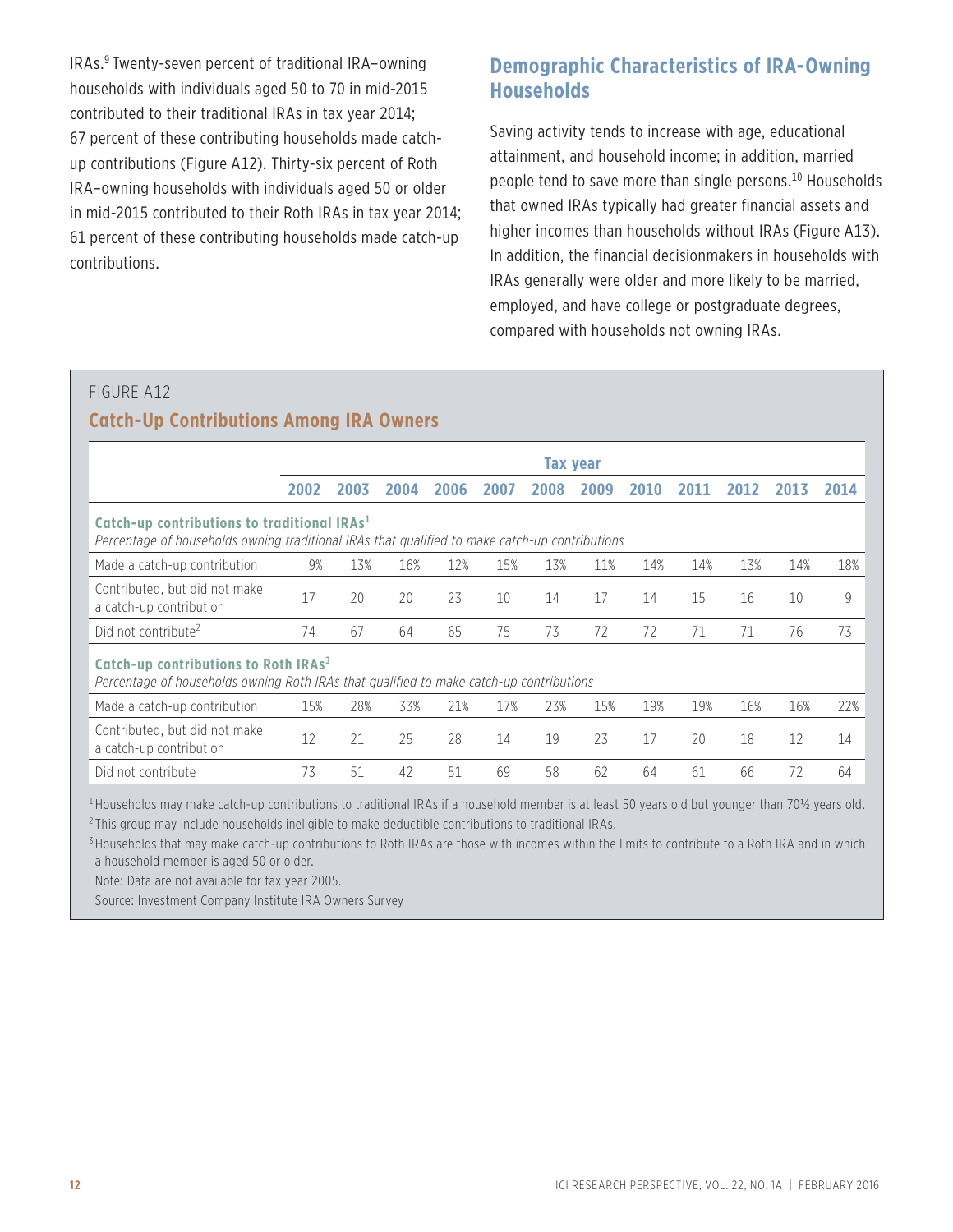*Traditional IRAs*. In mid-2015, 30.4 million, or 24.4 percent of, U.S. households owned traditional IRAs (Figure A1). The financial decisionmakers of households with traditional IRAs tended to be older—34 percent were retired from their lifetime occupations (Figure A13). Seventy-three percent of households with traditional IRAs also had defined contribution (DC) plan accounts. Forty-one percent of households with traditional IRAs also owned Roth IRAs, and 12 percent also owned employer-sponsored IRAs.

Households owning traditional IRAs had median assets of \$62,500 in their traditional IRAs, typically held in one account (Figure A14). Households with traditional IRAs that included rollover assets typically had greater IRA assets, including traditional IRA assets, than households whose traditional IRAs did not include rollovers (Figure A15). $^{11}$ Forty-six percent of traditional IRA–owning households opened their first traditional IRA in 1996 or earlier (Figure A14).

### FIGURE A13

#### **Characteristics of U.S. Households Owning IRAs, 2015**

|                                                                       |                                            | <b>Type of IRA owned</b>          |                            |                                                    |                                                |
|-----------------------------------------------------------------------|--------------------------------------------|-----------------------------------|----------------------------|----------------------------------------------------|------------------------------------------------|
|                                                                       | <b>Households</b><br>owning<br><b>IRAs</b> | <b>Traditional</b><br><b>IRAs</b> | <b>Roth</b><br><b>IRAs</b> | <b>Employer-</b><br>sponsored<br>IRAs <sup>1</sup> | <b>Households</b><br>not owning<br><b>IRAs</b> |
| <b>Median per household</b>                                           |                                            |                                   |                            |                                                    |                                                |
| Age of household sole or co-decisionmaker for saving<br>and investing | 54 years                                   | 56 years                          | 49 years                   | 53 years                                           | 49 years                                       |
| Household income <sup>2</sup>                                         | \$87,500                                   | \$90,000                          | \$100,000                  | \$87,500                                           | \$40,000                                       |
| Household financial assets <sup>3</sup>                               | \$300,000                                  | \$300,000                         | \$300,000                  | \$250,000                                          | \$30,000                                       |
| Household financial assets in all types of IRAs                       | \$50,000                                   | \$65,000                          | \$50,000                   | \$62,500                                           | N/A                                            |
| Share of household financial assets in type of<br>IRA indicated       | 32%                                        | 31%                               | 13%                        | 15%                                                | N/A                                            |
| <b>Percentage of households</b>                                       |                                            |                                   |                            |                                                    |                                                |
| Household sole or co-decisionmaker for saving and investing           |                                            |                                   |                            |                                                    |                                                |
| Married or living with a partner                                      | 71%                                        | 72%                               | 74%                        | 72%                                                | 52%                                            |
| College or postgraduate degree                                        | 54                                         | 54                                | 60                         | 57                                                 | 24                                             |
| Employed full- or part-time                                           | 69                                         | 65                                | 79                         | 74                                                 | 56                                             |
| Retired from lifetime occupation                                      | 30                                         | 34                                | 20                         | 27                                                 | 27                                             |
| Household has DC account or DB plan coverage (total) <sup>4</sup>     | 84                                         | 82                                | 87                         | 81                                                 | 41                                             |
| DC retirement plan account                                            | 75                                         | 73                                | 80                         | 73                                                 | 33                                             |
| DB plan coverage                                                      | 43                                         | 44                                | 43                         | 41                                                 | 19                                             |
| Types of IRAs owned <sup>4</sup>                                      |                                            |                                   |                            |                                                    |                                                |
| <b>Traditional IRA</b>                                                | 75                                         | 100                               | 61                         | 53                                                 | N/A                                            |
| Roth IRA                                                              | 50                                         | 41                                | 100                        | 44                                                 | N/A                                            |
| Employer-sponsored IRA <sup>1</sup>                                   | 17                                         | 12                                | 15                         | 100                                                | N/A                                            |

<sup>1</sup> Employer-sponsored IRAs include SEP IRAs, SAR-SEP IRAs, and SIMPLE IRAs.

<sup>2</sup> Total reported is household income before taxes in 2014.

<sup>3</sup> Household financial assets include assets in employer-sponsored retirement plans but exclude the household's primary residence.

<sup>4</sup> Multiple responses are included.

 $N/A$  = not applicable

Sources: Investment Company Institute Annual Mutual Fund Shareholder Tracking Survey and Investment Company Institute IRA Owners Survey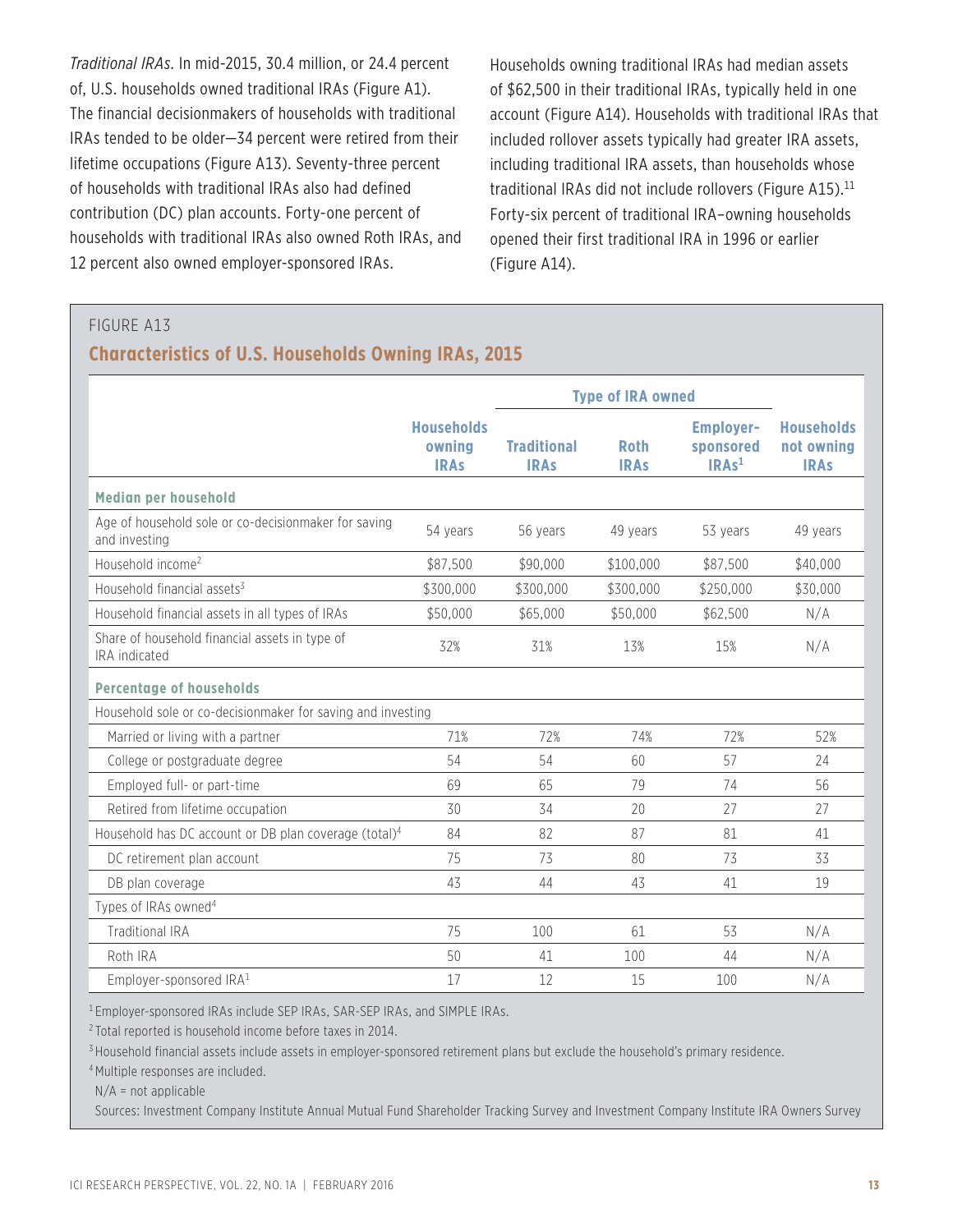Households with traditional IRAs held them through a wide array of financial institutions. In mid-2015, 80 percent of traditional IRA–owning households held traditional IRAs

through investment professionals, and 33 percent held traditional IRAs directly at mutual fund companies or discount brokers (Figure A14).

| Median per household owning traditional IRAs                                 |             |
|------------------------------------------------------------------------------|-------------|
| Amount in traditional IRAs                                                   | \$62,500    |
| Amount contributed to traditional IRAs in tax year 2014 <sup>1</sup>         | \$5,000     |
| Number of traditional IRAs owned                                             | $\mathbf 1$ |
| Percentage of households owning traditional IRAs                             |             |
| Traditional IRA includes rollover from an employer-sponsored retirement plan | 49%         |
| Contributed to a traditional IRA in tax year 2014                            | 30          |
| Deducted a traditional IRA contribution in tax year 2014 <sup>2</sup>        | 26          |
| Made a withdrawal from a traditional IRA in tax year 2014                    | 22          |
| Own traditional IRA <sup>3</sup>                                             |             |
| Respondent                                                                   | 84          |
| Spouse                                                                       | 45          |
| Dependent children                                                           | 3           |
| <b>Number of traditional IRAs owned</b>                                      |             |
| One                                                                          | 52          |
| Two                                                                          | 34          |
| Three or more                                                                | 14          |
| Year first traditional IRA was opened                                        |             |
| 1974 through 1981                                                            | 12          |
| 1982 through 1986                                                            | 12          |
| 1987 through 1991                                                            | 9           |
| 1992 through 1996                                                            | 13          |
| 1997 through 2001                                                            | 15          |
| 2002 through 2006                                                            | 15          |
| 2007 through 2009                                                            | 8           |
| 2010 through mid-2015                                                        | 16          |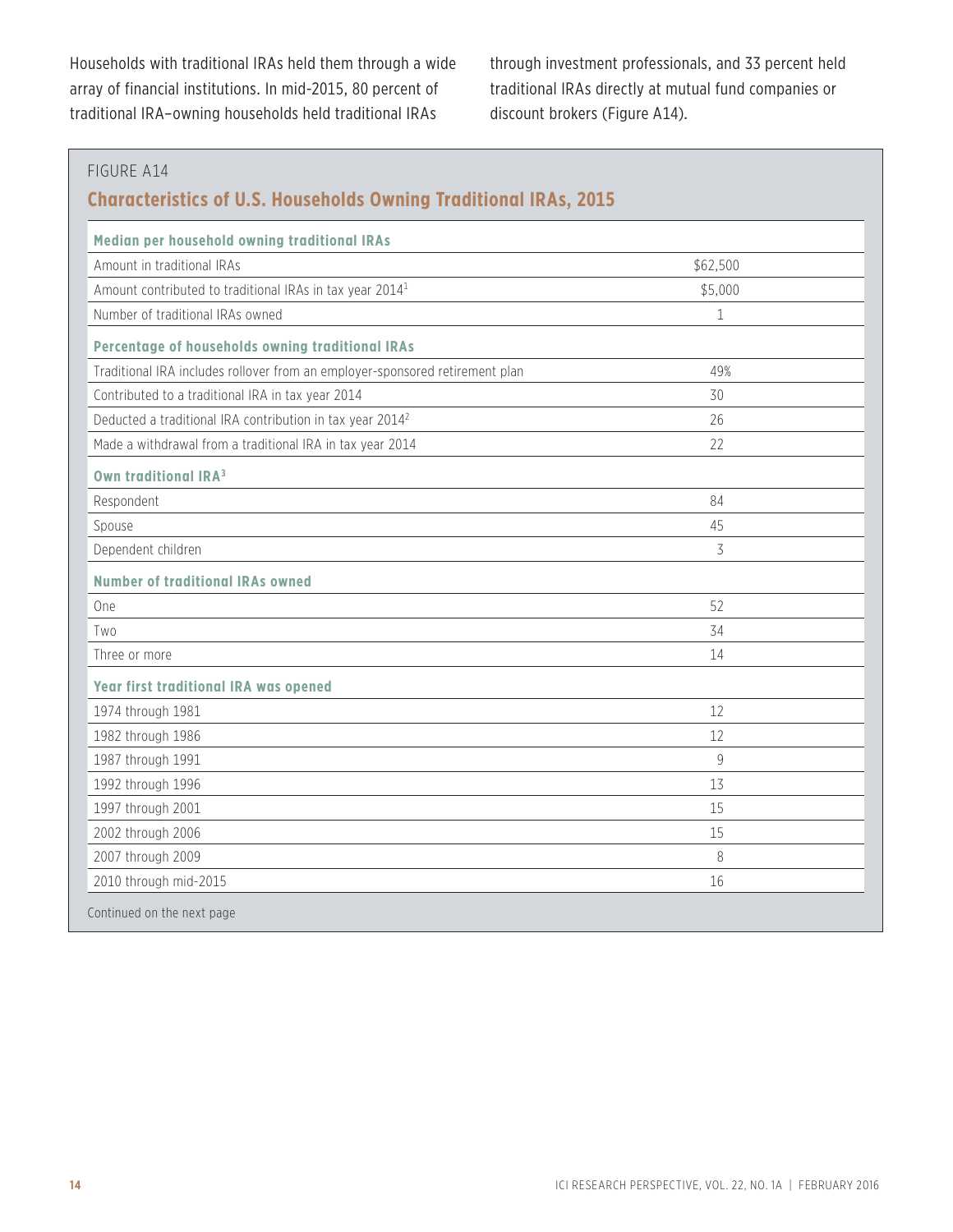| <b>Characteristics of U.S. Households Owning Traditional IRAs, 2015</b> |     |
|-------------------------------------------------------------------------|-----|
| Where traditional IRAs are held <sup>3</sup>                            |     |
| Investment professional (total)                                         | 80% |
| Full-service brokerage                                                  | 57  |
| Independent financial planning firm                                     | 18  |
| Bank or savings institution                                             | 22  |
| Insurance company                                                       | 8   |
| Direct sources (total)                                                  | 33  |
| Mutual fund company                                                     | 13  |
| Discount brokerage (total)                                              | 23  |
| Discount brokerage firm with walk-in offices                            | 17  |
| Discount brokerage firm that is only available online                   | 8   |

Source: Investment Company Institute IRA Owners Survey

Households with multiple traditional IRAs tended to hold them at different financial services firms. In mid-2015, 55 percent of households with multiple traditional IRAs held each IRA at a different type of financial services firm (Figure A16). Fourteen percent of households with multiple

traditional IRAs reported that some of their IRAs were at the same type of financial services firm. The remaining 31 percent indicated that all of their IRAs were at the same type of financial services firm, although not necessarily the same firm.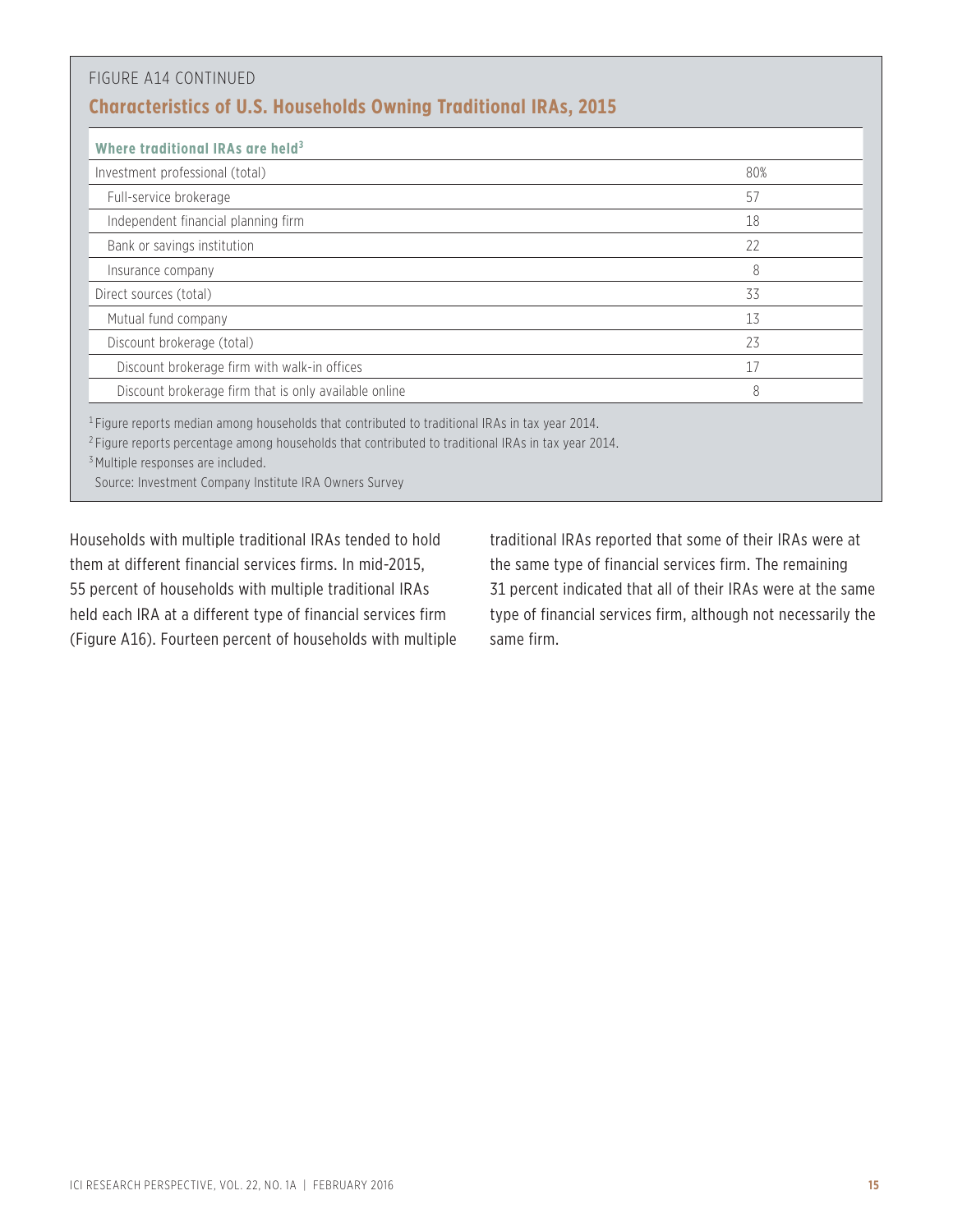# **Characteristics of Households Owning Traditional IRAs With and Without Rollovers from Employer-Sponsored Retirement Plans, 2015**

|                                                                                                | <b>Traditional IRA</b><br>includes rollover from<br>employer-sponsored<br>retirement plan <sup>1</sup> | <b>Traditional IRA does not</b><br>include rollover from<br>employer-sponsored<br>retirement plan <sup>2</sup> |
|------------------------------------------------------------------------------------------------|--------------------------------------------------------------------------------------------------------|----------------------------------------------------------------------------------------------------------------|
| Median per household                                                                           |                                                                                                        |                                                                                                                |
| Age of household sole or co-decisionmaker for saving and investing                             | 57 years                                                                                               | 55 years                                                                                                       |
| Household income <sup>3</sup>                                                                  | \$100,000                                                                                              | \$87,500                                                                                                       |
| Household financial assets <sup>4</sup>                                                        | \$350,000                                                                                              | \$250,000                                                                                                      |
| Household financial assets in all types of IRAs                                                | \$100,000                                                                                              | \$45,000                                                                                                       |
| Amount in traditional IRAs                                                                     | \$100,000                                                                                              | \$40,000                                                                                                       |
| Number of traditional IRAs owned                                                               | $\overline{2}$                                                                                         | 1                                                                                                              |
| <b>Percentage of households</b><br>Household sole or co-decisionmaker for saving and investing |                                                                                                        |                                                                                                                |
| Married or living with a partner                                                               | 77%                                                                                                    | 67%                                                                                                            |
| Widowed                                                                                        | $6\,$                                                                                                  | 9                                                                                                              |
| College or postgraduate degree                                                                 | 57                                                                                                     | 52                                                                                                             |
| Employed full- or part-time                                                                    | 63                                                                                                     | 66                                                                                                             |
| Retired from lifetime occupation                                                               | 36                                                                                                     | 33                                                                                                             |
| Where traditional IRAs are held <sup>5</sup>                                                   |                                                                                                        |                                                                                                                |
| Investment professional (total)                                                                | 82                                                                                                     | 78                                                                                                             |
| Full-service brokerage                                                                         | 60                                                                                                     | 54                                                                                                             |
| Independent financial planning firm                                                            | 19                                                                                                     | 17                                                                                                             |
| Bank or savings institution                                                                    | 21                                                                                                     | 23                                                                                                             |
| Insurance company                                                                              | 8                                                                                                      | 8                                                                                                              |
| Direct market (total)                                                                          | 36                                                                                                     | 30                                                                                                             |
| Mutual fund company                                                                            | 14                                                                                                     | 11                                                                                                             |
| Discount brokerage (total)                                                                     | 25                                                                                                     | 21                                                                                                             |
| Discount brokerage with walk-in offices                                                        | 20                                                                                                     | 14                                                                                                             |
| Discount brokerage firm that is only available online                                          | $\overline{7}$                                                                                         | 8                                                                                                              |

<sup>1</sup> Forty-nine percent of households owning traditional IRAs have traditional IRAs that include rollovers from employer-sponsored retirement plans.

<sup>2</sup> Fifty-one percent of households owning traditional IRAs have traditional IRAs that do not include rollovers from employer-sponsored retirement plans.

<sup>3</sup> Total reported is household income before taxes in 2014.

<sup>4</sup> Household financial assets include assets in employer-sponsored retirement plans but exclude the household's primary residence.

<sup>5</sup> Multiple responses are included.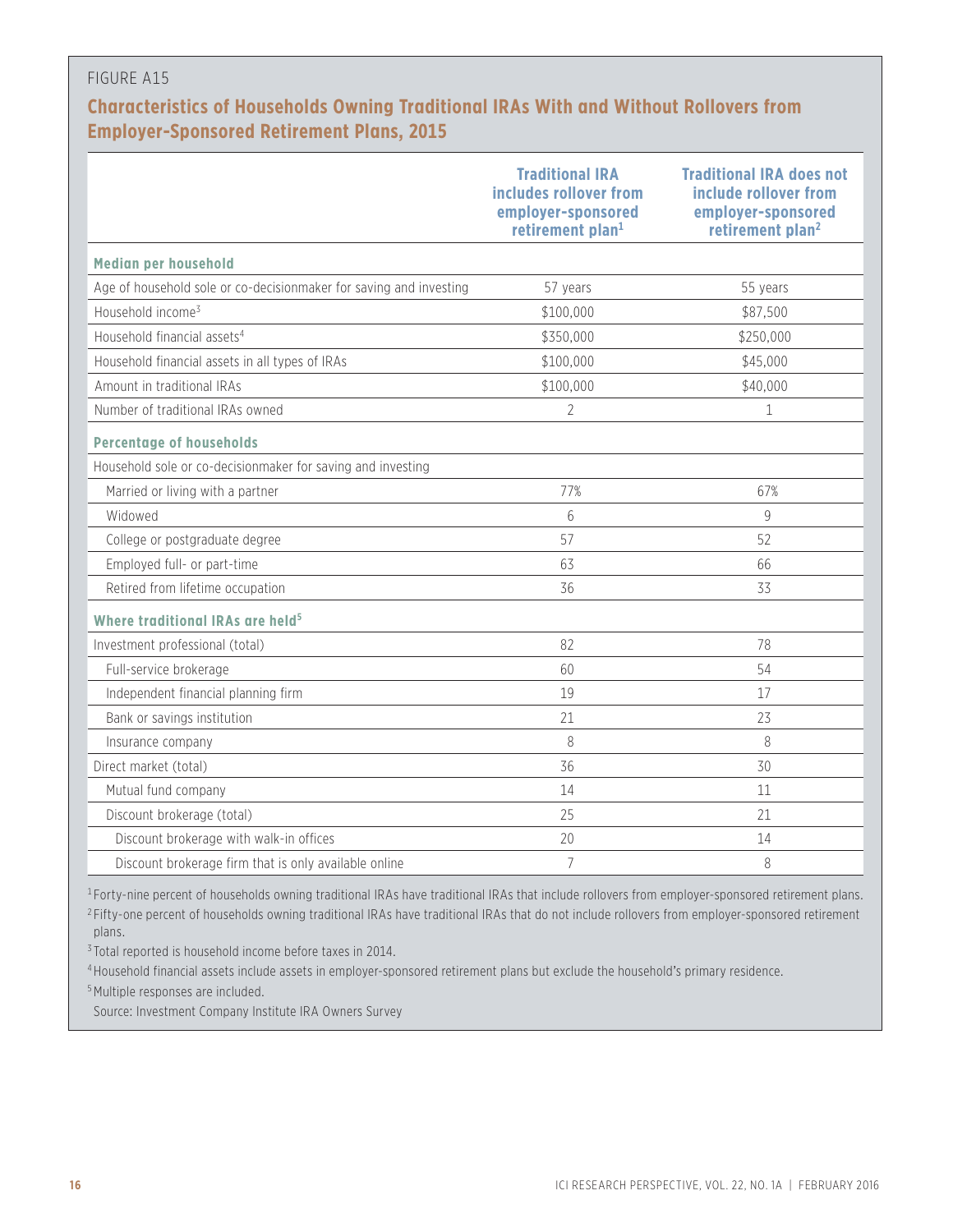

*Roth IRAs*. In mid-2015, 20.3 million, or 16.3 percent of, U.S. households owned Roth IRAs (Figure A1). The financial decisionmakers of Roth IRA households had a median age of 49 years and were the most likely of all IRA household decisionmakers to have college or postgraduate degrees (Figure A13). Sixty-one percent of Roth IRA–owning households also owned traditional IRAs, and 80 percent had DC plan accounts.

Households owning Roth IRAs typically owned one Roth IRA, with a median balance of \$20,000 (Figure A17). Households with Roth IRAs that were funded by conversions from traditional IRAs typically had greater IRA assets, including Roth IRA assets, than households whose Roth IRAs were not funded by conversions from traditional IRAs (Figure A18).<sup>12</sup> Fourteen percent of Roth IRA–owning households initially opened their Roth IRAs in 1998, the first year they were offered and the only year in which taxes on conversions could be spread over four years (Figure A17).13 Another 17 percent opened their Roth IRAs between 1999 and 2001, and the remaining 69 percent opened their first Roth IRAs in 2002 or later.<sup>14</sup> Fortyseven percent of households owning Roth IRAs opened one as their first IRA. Roth IRA–owning households mostly held Roth IRAs at full-service brokerages, banks or savings institutions, or independent financial planning firms.

# **Traditional IRA Withdrawals Mostly Were Made by Older Owners**

Households making traditional IRA withdrawals tend to be older and retired. In tax year 2014, among households that took traditional IRA withdrawals, the median age of the household decisionmaker surveyed was 71, compared with a median age of 53 among households not taking distributions (Figure A19). Seventy percent of households owning traditional IRAs in mid-2015 and taking withdrawals in tax year 2014 were headed by retired individuals. Typically, withdrawals from traditional IRAs were taken to fulfill required minimum distributions (RMDs). Sixtyone percent of households owning traditional IRAs in mid-2015 and making withdrawals in tax year 2014 calculated their withdrawal amount based on the RMD.<sup>15</sup> Twentyfour percent of traditional IRA–owning households taking withdrawals reported they withdrew lump sums based on needs in tax year 2014.

Households that were retired and took traditional IRA withdrawals usually did so to pay for living expenses or to reinvest or save the withdrawal amount in another account. In tax year 2014, 48 percent reported using traditional IRA withdrawals to pay for living expenses (Figure A19). Thirty-seven percent of households making withdrawals in tax year 2014 reinvested or saved the withdrawal amount in another account.16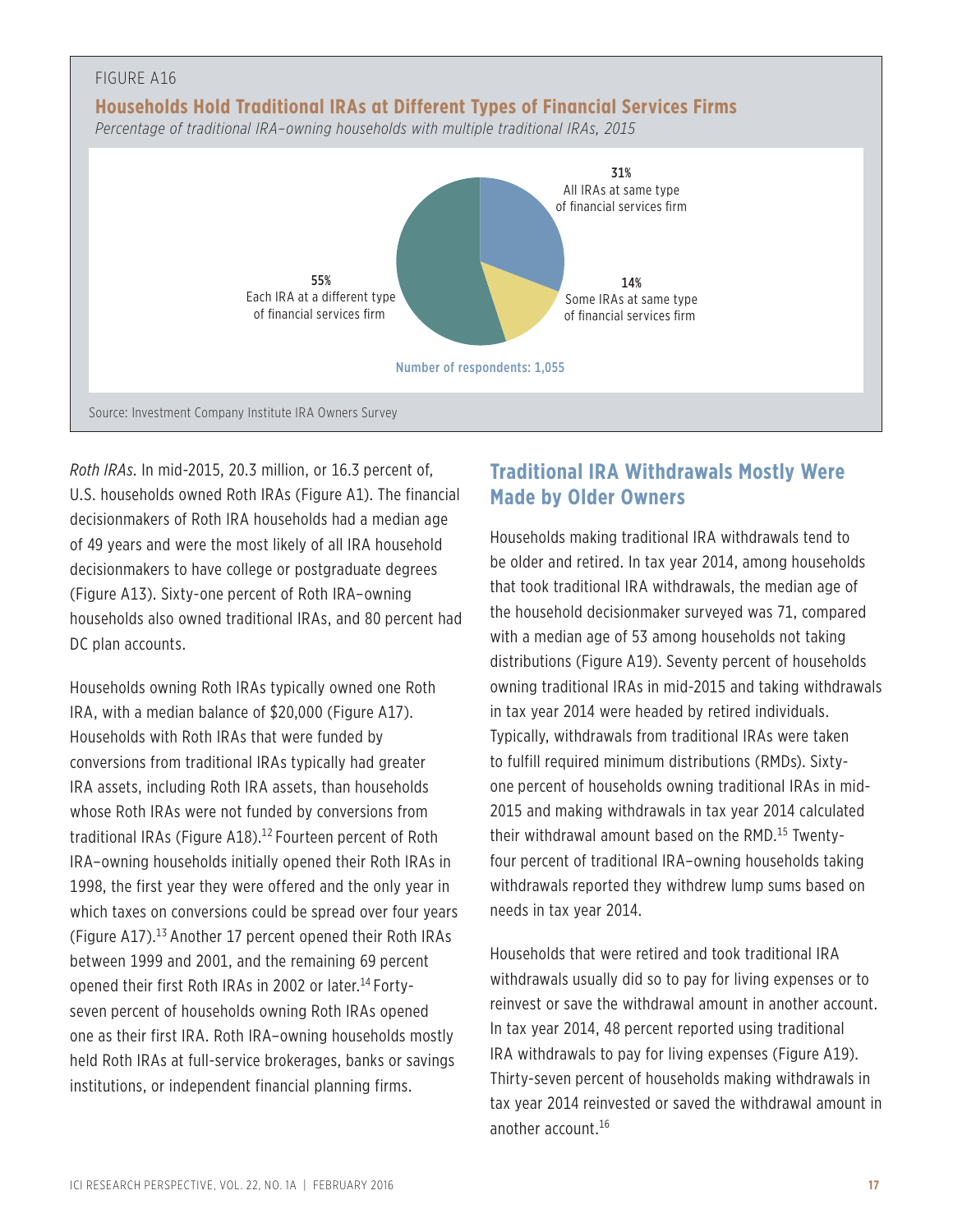| Median per household owning Roth IRAs                                               |             |
|-------------------------------------------------------------------------------------|-------------|
| Amount in Roth IRAs                                                                 | \$20,000    |
| Amount contributed to Roth IRAs in tax year 2014 <sup>1</sup>                       | \$4,500     |
| Number of Roth IRAs owned                                                           | 1           |
| Percentage of households owning Roth IRAs                                           |             |
| Roth IRA was first IRA owned                                                        | 47%         |
| Roth IRA was funded by a conversion from a traditional IRA                          | 16          |
| Contributed to a Roth IRA in tax year 2014                                          | 45          |
| Roth IRA assets include assets initially from an employer-sponsored retirement plan | 22          |
| Made a withdrawal from a Roth IRA in tax year 2014                                  | 4           |
| Own Roth IRA <sup>2</sup>                                                           |             |
| Respondent                                                                          | 86          |
| Spouse                                                                              | 40          |
| Dependent children                                                                  | 3           |
| <b>Number of Roth IRAs owned</b>                                                    |             |
| One                                                                                 | 63          |
| Two                                                                                 | 29          |
| Three or more                                                                       | 8           |
| Year first Roth IRA was opened                                                      |             |
| 1998                                                                                | 14          |
| 1999 through 2001                                                                   | 17          |
| 2002 through 2004                                                                   | 11          |
| 2005 through 2007                                                                   | 16          |
| 2008 through 2009                                                                   | 9           |
| 2010                                                                                | 6           |
| 2011 through mid-2015                                                               | 27          |
| Where Roth IRAs are held <sup>2</sup>                                               |             |
| Investment professional (total)                                                     | 77          |
| Full-service brokerage                                                              | 60          |
| Independent financial planning firm                                                 | 14          |
| Bank or savings institution                                                         | 16          |
| Insurance company                                                                   | 5           |
| Direct sources (total)                                                              | 27          |
| Mutual fund company                                                                 | $\mathsf g$ |
| Discount brokerage (total)                                                          | 20          |
| Discount brokerage firm with walk-in offices                                        | 14          |
| Discount brokerage firm that is only available online                               | 7           |

<sup>2</sup> Multiple responses are included.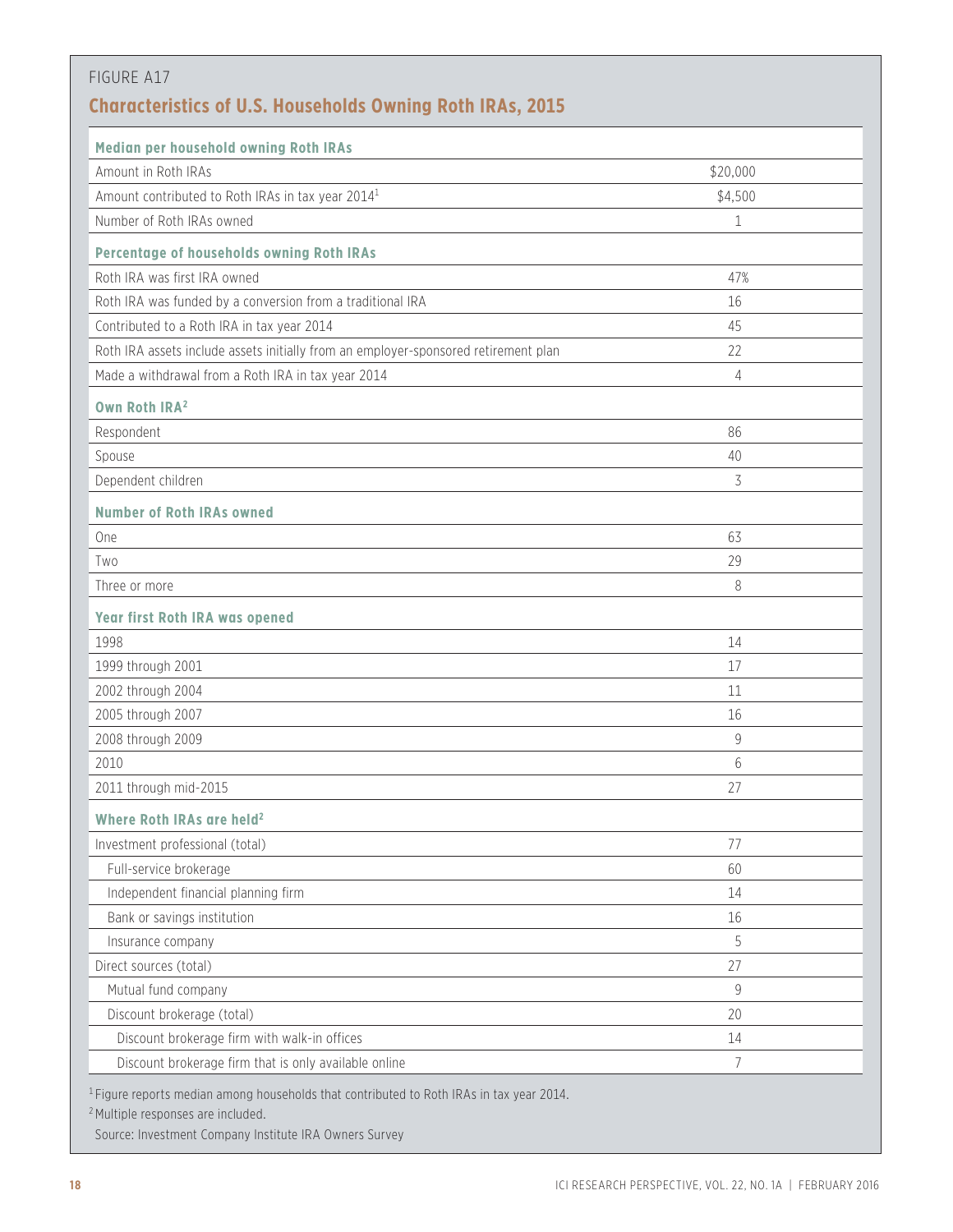## **Characteristics of Households Owning Roth IRAs With and Without Conversions, 2015**

|                                                                    | <b>Roth IRA was funded</b><br>by a conversion from a<br>traditional IRA <sup>1</sup> | <b>Roth IRA was not funded</b><br>by a conversion from a<br>traditional IRA <sup>2</sup> |
|--------------------------------------------------------------------|--------------------------------------------------------------------------------------|------------------------------------------------------------------------------------------|
| Median per household                                               |                                                                                      |                                                                                          |
| Age of household sole or co-decisionmaker for saving and investing | 57 years                                                                             | 47 years                                                                                 |
| Household income <sup>3</sup>                                      | \$100,000                                                                            | \$100,000                                                                                |
| Household financial assets <sup>4</sup>                            | \$400,000                                                                            | \$250,000                                                                                |
| Household financial assets in all types of IRAs                    | \$87,500                                                                             | \$45,000                                                                                 |
| Amount in Roth IRAs                                                | \$50,000                                                                             | \$20,000                                                                                 |
| Number of Roth IRAs owned                                          | 1                                                                                    | 1                                                                                        |
| <b>Percentage of households</b>                                    |                                                                                      |                                                                                          |
| Household sole or co-decisionmaker for saving and investing        |                                                                                      |                                                                                          |
| Married or living with a partner                                   | 77%                                                                                  | 73%                                                                                      |
| Widowed                                                            | 6                                                                                    | 3                                                                                        |
| College or postgraduate degree                                     | 65                                                                                   | 59                                                                                       |
| Employed full- or part-time                                        | 68                                                                                   | 81                                                                                       |
| Retired from lifetime occupation                                   | 32                                                                                   | 17                                                                                       |
| <b>Year first Roth IRA was opened</b>                              |                                                                                      |                                                                                          |
| 1998                                                               | 21                                                                                   | 13                                                                                       |
| 1999 through 2001                                                  | 23                                                                                   | 16                                                                                       |
| 2002 through 2004                                                  | 13                                                                                   | 11                                                                                       |
| 2005 through 2007                                                  | 15                                                                                   | 16                                                                                       |
| 2008 through 2009                                                  | 5                                                                                    | 10                                                                                       |
| 2010                                                               | 4                                                                                    | 6                                                                                        |
| 2011 through mid-2015                                              | 19                                                                                   | 28                                                                                       |

<sup>1</sup> Sixteen percent of households owning Roth IRAs have Roth IRAs funded by conversions from traditional IRAs.

<sup>2</sup> Eighty-four percent of households owning Roth IRAs have Roth IRAs that are not funded by conversions from traditional IRAs.

<sup>3</sup> Total reported is household income before taxes in 2014.

<sup>4</sup> Household financial assets include assets in employer-sponsored retirement plans but exclude the household's primary residence. Source: Investment Company Institute IRA Owners Survey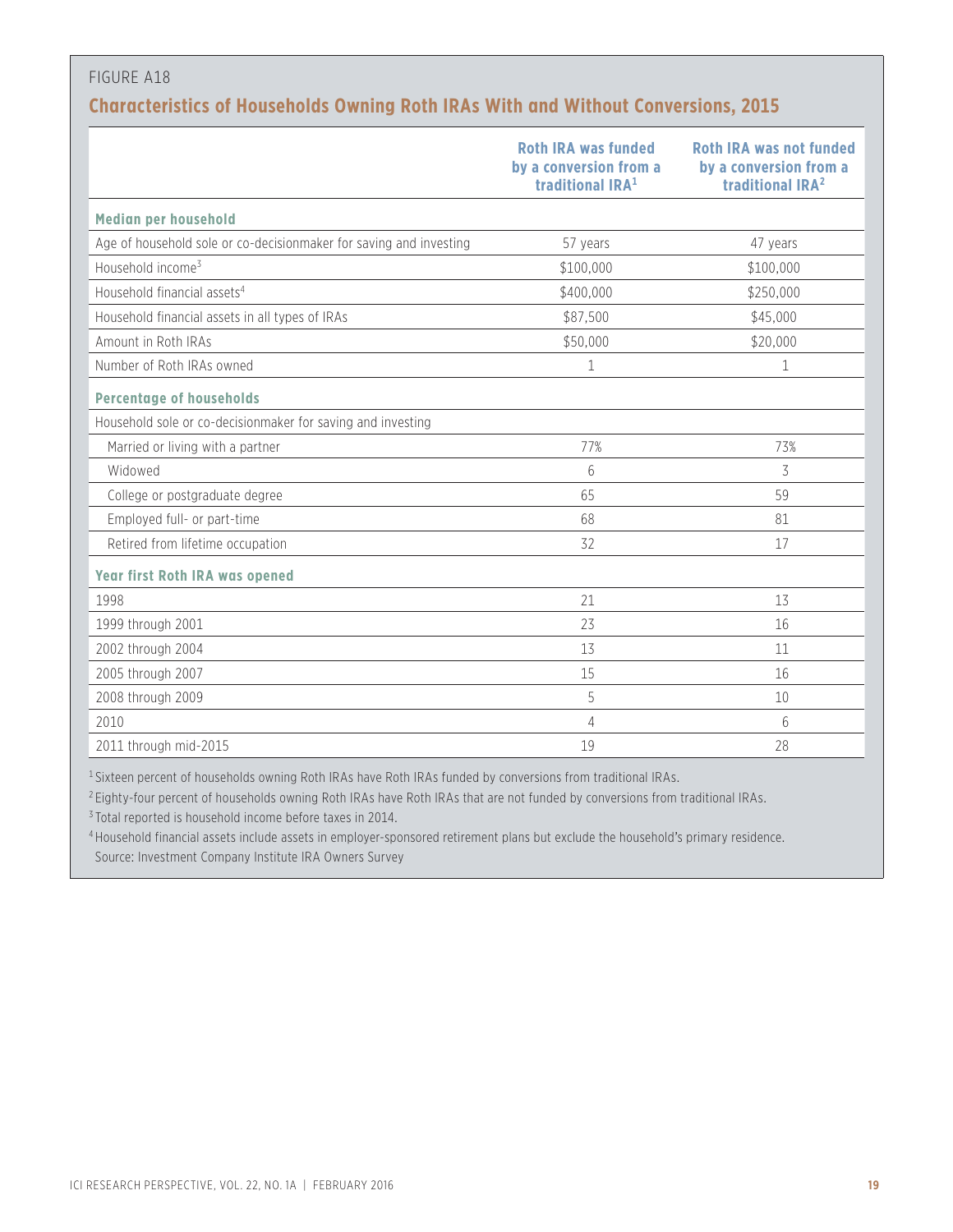## **Most Traditional IRA Withdrawals Are Made to Meet Required Minimum Distributions**

*Characteristics of U.S. households owning traditional IRAs by withdrawal status in tax year 2014*

|                                                                     | <b>Made a withdrawal</b><br>from a traditional IRA<br>in tax year 2014 <sup>1</sup> | Did not make a withdrawal<br>from a traditional IRA<br>in tax year 2014 <sup>2</sup> |
|---------------------------------------------------------------------|-------------------------------------------------------------------------------------|--------------------------------------------------------------------------------------|
| Median per household                                                |                                                                                     |                                                                                      |
| Age of household sole or co-decisionmaker for saving and investing  | 71 years                                                                            | 53 years                                                                             |
| Household income <sup>3</sup>                                       | \$75,000                                                                            | \$100,000                                                                            |
| Household financial assets <sup>4</sup>                             | \$400,000                                                                           | \$300,000                                                                            |
| Household financial assets in all types of IRAs                     | \$100,000                                                                           | \$55,000                                                                             |
| <b>Percentage of households</b>                                     |                                                                                     |                                                                                      |
| Household sole or co-decisionmaker for saving and investing:        |                                                                                     |                                                                                      |
| Married or living with a partner                                    | 63%                                                                                 | 74%                                                                                  |
| Widowed                                                             | 18                                                                                  | 5                                                                                    |
| College or postgraduate degree                                      | 46                                                                                  | 57                                                                                   |
| Employed full- or part-time                                         | 34                                                                                  | 73                                                                                   |
| Retired from lifetime occupation                                    | 70                                                                                  | 24                                                                                   |
| <b>How withdrawal was determined</b>                                |                                                                                     |                                                                                      |
| Withdraw to meet the IRS's required minimum distribution            | 61                                                                                  | N/A                                                                                  |
| Withdraw a lump sum based on needs                                  | 24                                                                                  | N/A                                                                                  |
| Withdraw a regular dollar amount                                    | 9                                                                                   | N/A                                                                                  |
| Withdraw a fixed percentage of the account balance                  | $\overline{2}$                                                                      | N/A                                                                                  |
| Withdraw an amount based on life expectancy                         | $\mathbf 1$                                                                         | N/A                                                                                  |
| Some other way                                                      | 3                                                                                   | N/A                                                                                  |
| Purpose of traditional IRA withdrawal in retirement <sup>5, 6</sup> |                                                                                     |                                                                                      |
| Took withdrawals to pay for living expenses                         | 48                                                                                  | N/A                                                                                  |
| Spent it on a car, boat, or big-ticket item other than a home       | 12                                                                                  | N/A                                                                                  |
| Spent it on a healthcare expense                                    | 36                                                                                  | N/A                                                                                  |
| Used it for an emergency                                            | 23                                                                                  | N/A                                                                                  |
| Used it for home purchase, repair, or remodeling                    | 25                                                                                  | N/A                                                                                  |
| Reinvested or saved it in another account                           | 37                                                                                  | N/A                                                                                  |
| Paid for education                                                  | 8                                                                                   | N/A                                                                                  |
| Some other purpose                                                  | 11                                                                                  | N/A                                                                                  |

<sup>1</sup> Twenty-two percent of households owning traditional IRAs withdrew money from them in tax year 2014.

<sup>2</sup> Seventy-eight percent of households owning traditional IRAs did not withdraw money from them in tax year 2014.

<sup>3</sup> Total reported is household income before taxes in tax year 2014.

<sup>4</sup> Household financial assets include assets in employer-sponsored retirement plans but exclude the household's primary residence.

<sup>5</sup> Figure reported for traditional IRA–owning households that took a withdrawal and in which either the head of household or spouse is retired.

<sup>6</sup> Multiple responses are included.

N/A = not applicable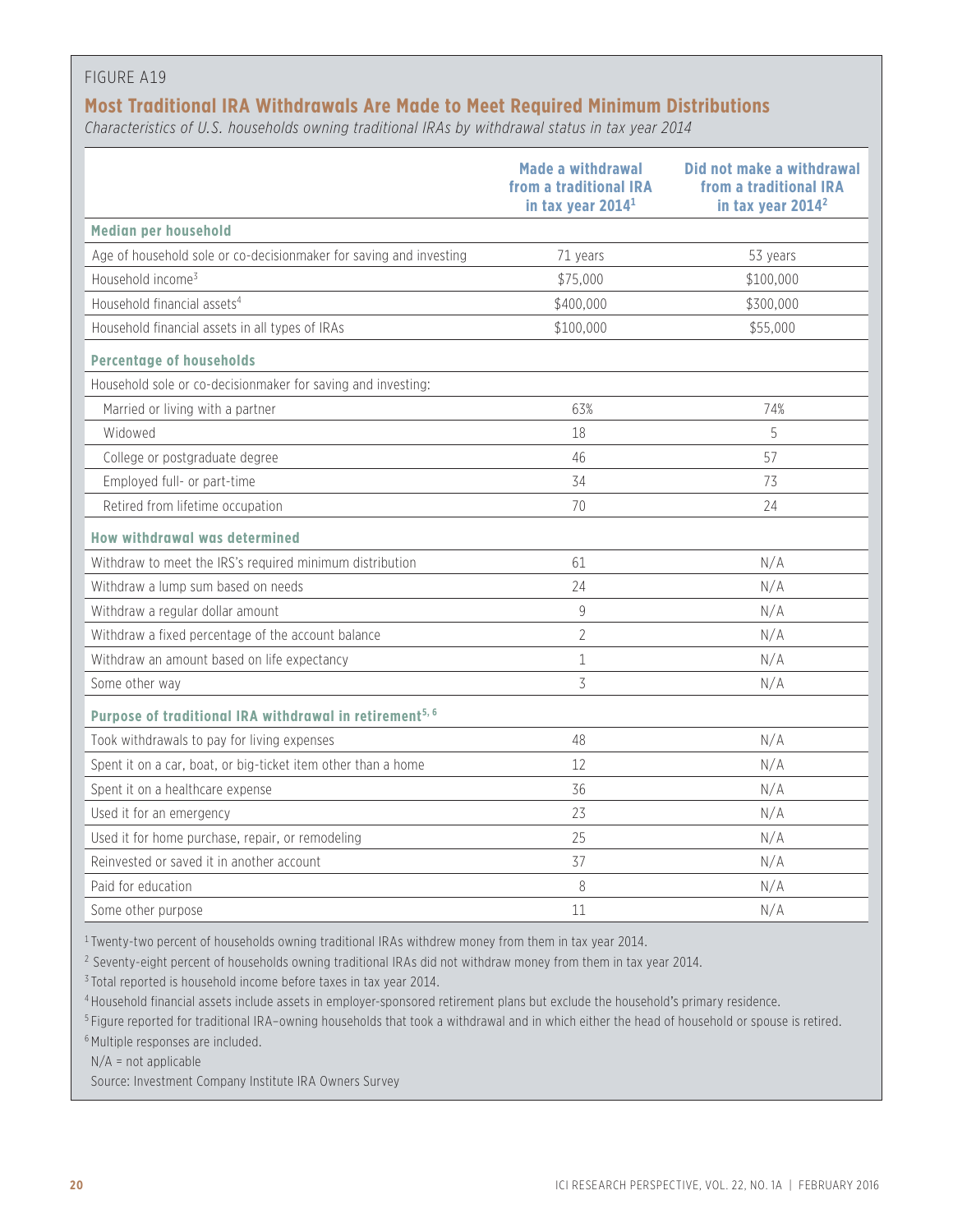## **Notes**

 $1$  Data in this appendix on the number and percentage of households owning IRAs are based on ICI's Annual Mutual Fund Shareholder Tracking Survey conducted from May to July 2015. This survey was based on a dual frame random digit dial (RDD) telephone sample and included 6,000 randomly selected, representative U.S. households. The standard error for the total sample is ±1.3 percentage points at the 95 percent confidence level. For further discussion and additional results from this survey, see Burham, Bogdan, and Schrass 2015. The demographic and financial characteristics of IRA owners are derived from a separate IRA Owners Survey of 3,200 representative U.S. households owning traditional IRAs, Roth IRAs, and employer-sponsored IRAs (SEP IRAs, SAR-SEP IRAs, and SIMPLE IRAs). The 2015 IRA Owners Survey was based on a dual frame telephone sample with 2,200 households from a landline RDD frame and 1,000 households from a cell phone RDD frame. The standard error for the total sample is ±1.7 percentage points at the 95 percent confidence level. IRA ownership does not include ownership of Coverdell Education Savings Accounts (formerly called education IRAs).

The incidence of IRA ownership is calculated from the ICI Annual Mutual Fund Shareholder Tracking Survey, which collects information on retirement and other investment account ownership among U.S. households headed by individuals aged 18 or older. Starting in 2013, the order of the account type choices in the question regarding ownership of retirement and other savings accounts was changed. This change was made to avoid confusion between individual accounts in 401(k) and other employer-sponsored DC plan accounts versus IRAs. Beginning in 2013, respondents were asked if they own a 401(k) and other employer-sponsored DC retirement plans, then if they own a traditional IRA or a Roth IRA, then if they own an employer-sponsored IRA, and finally, if they own a 529 plan or Coverdell Education Savings Account (ESA). In prior years, respondents were asked first if they own a traditional IRA or Roth IRA, then if they own a Coverdell ESA, then if they own an employer-sponsored IRA, and finally, if they own a 401(k) or other employer-sponsored plan account (529 plan ownership was a separate question). In 2014 and 2015, the incidence of IRA ownership is lower than in previous years, possibly due to the reordering of questions regarding retirement and other savings accounts in the questionnaire (introduced in 2013), as well as a sampling and weighting methodology change introduced in 2014. See Figure A1 in this appendix for the complete time series on IRA incidence. See Burham, Bogdan, and Schrass 2015 for details on the changes to the ICI Annual Mutual Fund Shareholder Tracking Survey.

- $2$  For the rules governing IRAs, see Internal Revenue Service 2015a and 2015b. For a brief history of IRAs and a discussion of the various features of the different types of IRAs, see Holden et al. 2005. For definitions of key terms related to IRAs and retirement saving, see pages 33–34 of Holden and Schrass 2016.
- $3$  See note 1 for a discussion of changes in IRA incidence in ICI's surveys. The ICI Annual Mutual Fund Shareholder Tracking Survey results in higher incidence of IRA ownership than the Federal Reserve Board's Survey of Consumer Finances. For example, ICI tabulations of the 2013 Survey of Consumer Finances indicate that 22.2 percent of U.S. households owned traditional IRAs and 10.5 percent of U.S. households owned Roth IRAs. The ICI Annual Mutual Fund Shareholder Tracking Survey finds that 29.4 percent of U.S. households in 2013, 25.3 percent in 2014, and 24.4 percent in 2015 owned traditional IRAs; in addition, 15.6 percent of U.S. households in 2013, 15.6 percent in 2014, and 16.3 percent in 2015 owned Roth IRAs (see Figure A1 in this appendix). For a description of the Survey of Consumer Finances, see Bricker et al. 2014.
- <sup>4</sup> See Holden et al. 2005 for a discussion of the history of IRAs. For a discussion of the evolving role of IRAs in U.S. retirement planning, see Sabelhaus and Schrass 2009. For analysis of traditional IRA investors' activities during and in the wake of the financial crisis, see Holden and Bass 2015. For analysis of Roth IRA investors' activities during and in the wake of the financial crisis, see Holden and Schrass 2015.
- <sup>5</sup> For a discussion of age and cohort effects on traditional IRA ownership, see Sabelhaus and Schrass 2009.
- <sup>6</sup> In mid-2015, 19 percent of all IRA assets were held by households headed by members of the Silent and GI Generations. Households headed by members of Generation X held 16 percent of IRA assets and households headed by members of the Millennial Generation held 8 percent of all IRA assets. Survey participants must be 18 or older and be the most knowledgeable about the household's savings and investments; so although people born between 1981 and 2004 are members of the Millennial Generation, only those born between 1981 and 1997 are included in this survey.
- Prior to 2006, Roth IRAs could not directly accept rollovers from employer-sponsored retirement plans. Starting in 2006, Roth accounts in 401(k) and 403(b) plans could be rolled over to Roth IRAs. The Pension Protection Act of 2006 allows direct rollovers of non-Roth amounts in qualified employersponsored retirement plans to Roth IRAs starting in 2008. For a complete discussion of the specific rules, see Internal Revenue Service 2015a. Twenty-two percent of Roth IRA– owning households in mid-2015 reported that their Roth IRAs contained assets that were initially in an employer-sponsored retirement plan (see Figure A17).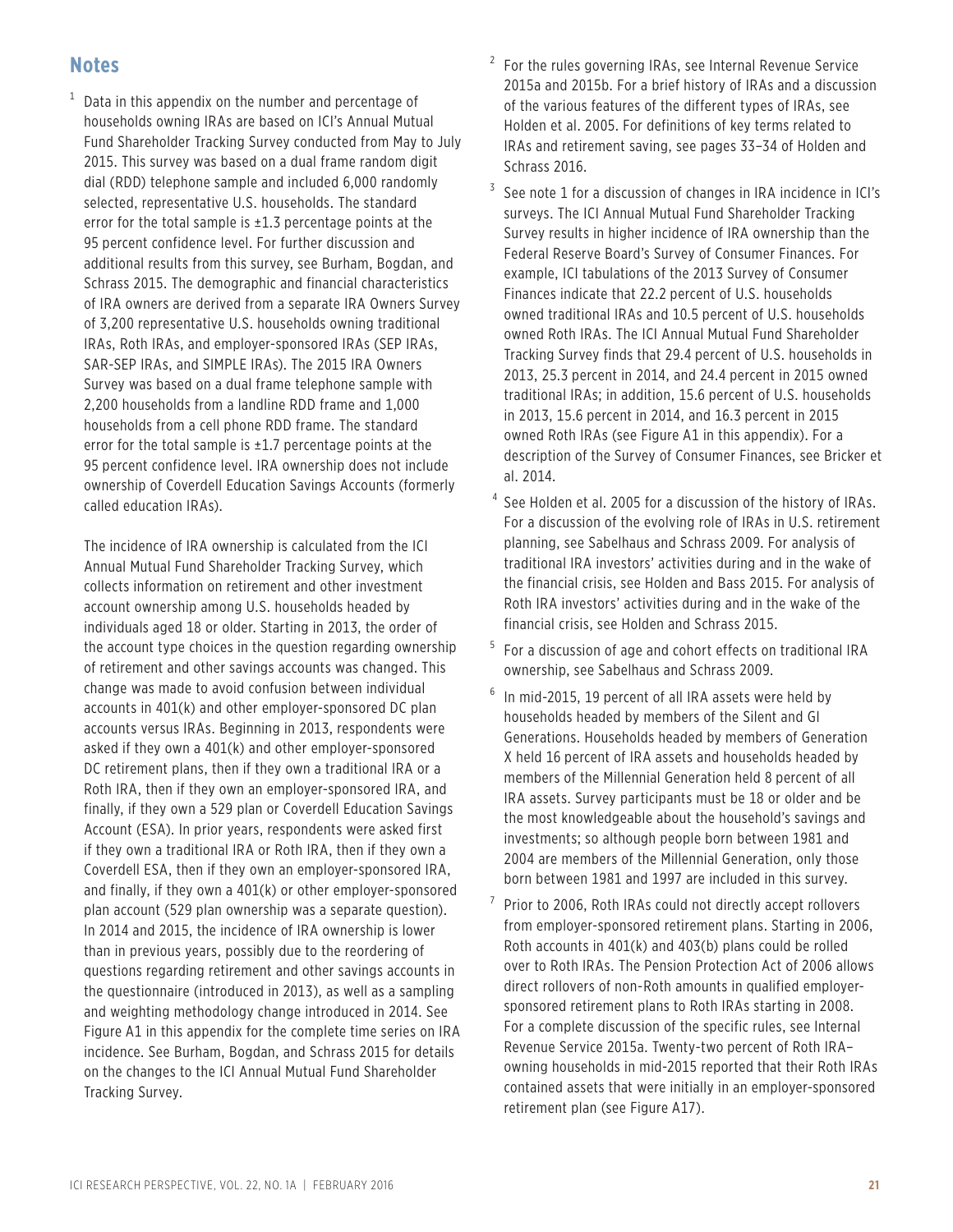- In aggregate, 47 percent of the \$7.3 trillion in IRAs at the end of the third quarter of 2015 was invested in mutual funds (see Investment Company Institute 2015). For more information on the asset allocation of individual traditional IRA investors, see Holden and Bass 2011 and Holden and Bass 2015. For more information on the asset allocation of individual Roth IRA investors, see Holden and Schrass 2015.
- $9$  See discussion and Figures 19 and 20 in Holden and Schrass 2016.
- $10$  See Holden et al. 2005 for a discussion of the relationship between demographic characteristics and the propensity to save. For how saving goals vary over the life cycle and with income, see Brady, Burham, and Holden 2012. For additional discussion, see also Brady and Bogdan 2014 and Sabelhaus, Bogdan, and Schrass 2008.
- $11$  Analysis of 9.8 million traditional IRA investors aged 25 or older in 2013 finds that recent rollovers provide a significant boost to traditional IRA balances. See Holden and Bass 2015.
- <sup>12</sup> Analysis of 5.2 million Roth IRA investors aged 18 or older in 2013 finds that recent conversions provide a significant boost to Roth IRA balances. See Holden and Schrass 2015.
- $13$  For data on aggregate Roth IRA assets, contributions, and conversions, see Investment Company Institute 2015. For reference on rules governing IRAs, see Internal Revenue Service 2015a and 2015b.
- <sup>14</sup> In 2010, taxpayers who made conversions to Roth IRAs had the option of paying the taxes over two years (2011 and 2012). For additional detail, see Internal Revenue Service 2010.
- <sup>15</sup> This is similar to 65 percent in tax year 2013 and 66 percent in tax year 2012 (see Figure 24 in Holden and Schrass 2016). In 2009, with the temporary suspension of RMDs, 48 percent of traditional IRA–owning households with withdrawals took the RMD amount (see Figure 24 in Holden and Schrass 2016). In addition, withdrawal activity was lower in tax year 2009 (see Figure 21 in Holden and Schrass 2016).
- <sup>16</sup> Among the 37 percent of households that reported reinvesting or saving the amount of the traditional IRA withdrawal into another account (Figure A19), 82 percent reported withdrawing the amount based on the RMD.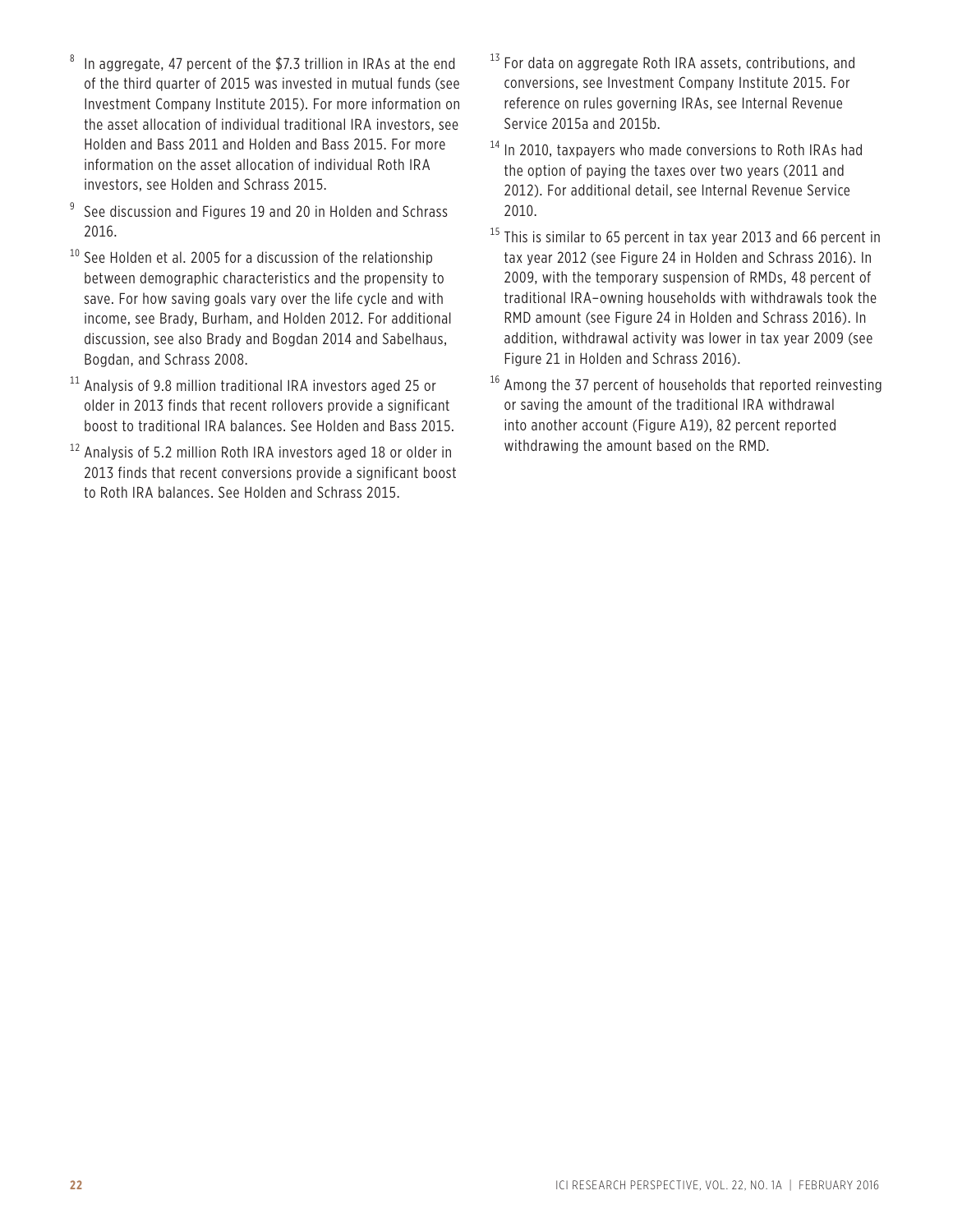## **References**

Brady, Peter, and Michael Bogdan. 2014. "Who Gets Retirement Plans and Why, 2013." *ICI Research Perspective*  20, no. 6 (October). Available at www.ici.org/pdf/ per20-06.pdf.

Brady, Peter, Kimberly Burham, and Sarah Holden. 2012. *The Success of the U.S. Retirement System* (December). Washington, DC: Investment Company Institute. Available at www.ici.org/pdf/ppr\_12\_success\_retirement.pdf.

Bricker, Jesse, Lisa J. Dettling, Alice Henriques, Joanne W. Hsu, Kevin B. Moore, John Sabelhaus, Jeffrey Thompson, and Richard A. Windle. 2014. "Changes in U.S. Family Finances from 2010 to 2013: Evidence from the Survey of Consumer Finances." *Federal Reserve Bulletin* (September): A1–A41. Available at www.federalreserve.gov/pubs/ bulletin/2014/pdf/scf14.pdf.

Burham, Kimberly, Michael Bogdan, and Daniel Schrass. 2015. "Ownership of Mutual Funds, Shareholder Sentiment, and Use of the Internet, 2015." *ICI Research Perspective* 21, no. 5 (November). Available at www.ici.org/pdf/ per21-05.pdf.

Holden, Sarah, and Steven Bass. 2011. "The IRA Investor Profile: Traditional IRA Investors' Asset Allocation, 2007 and 2008." *ICI Research Report* (September). Available at www.ici.org/pdf/rpt\_11\_ira\_asset.pdf.

Holden, Sarah, and Steven Bass. 2015. "The IRA Investor Profile: Traditional IRA Investors' Activity, 2007–2013." *ICI Research Report* (July). Available at www.ici.org/pdf/ rpt\_15\_ira\_traditional.pdf.

Holden, Sarah, Kathy Ireland, Vicky Leonard-Chambers, and Michael Bogdan. 2005. "The Individual Retirement Account at Age 30: A Retrospective." *Investment Company Institute Perspective* 11, no. 1 (February). Available at www.ici.org/ pdf/per11-01.pdf.

Holden, Sarah, and Daniel Schrass. 2015. "The IRA Investor Profile: Roth IRA Investors' Activity, 2007–2013." *ICI Research Report* (July). Available at www.ici.org/pdf/ rpt 15 ira roth investors.pdf.

Holden, Sarah, and Daniel Schrass. 2016. "The Role of IRAs in U.S. Households' Saving for Retirement, 2015." *ICI Research Perspective* 22, no. 1 (February). Available at www.ici.org/pdf/per22-01.pdf.

Internal Revenue Service. 2010. *Publication 590, Individual Retirement Arrangements (IRAs): For Use in Preparing 2009 Returns*. Available at www.irs.gov/pub/irs-prior/ p590--2010.pdf.

Internal Revenue Service. 2015a. *Publication 590-A, Contributions to Individual Retirement Arrangements (IRAs) for Use in Preparing 2014 Returns*. Available at www.irs.gov/pub/irs-pdf/p590a.pdf.

Internal Revenue Service. 2015b. *Publication 590-B, Distributions from Individual Retirement Arrangements (IRAs) for Use in Preparing 2014 Returns*. Available at www.irs.gov/pub/irs-pdf/p590b.pdf.

Investment Company Institute. 2015. "The U.S. Retirement Market, Third Quarter 2015" (December). Available at www.ici.org/info/ret\_15\_q3\_data.xls.

Sabelhaus, John, Michael Bogdan, and Daniel Schrass. 2008. *Equity and Bond Ownership in America, 2008*. Washington, DC: Investment Company Institute and New York: Securities Industry and Financial Markets Association. Available at www.ici.org/pdf/rpt\_08\_equity\_owners.pdf.

Sabelhaus, John, and Daniel Schrass. 2009. "The Evolving Role of IRAs in U.S. Retirement Planning." *Investment Company Institute* Perspective 15, no. 3 (November). Available at www.ici.org/pdf/per15-03.pdf.

U.S. Census Bureau. 2015. "Income, Poverty, and Health Insurance Coverage in the United States: 2014." *Current Population Reports*, P60-252 (September). Washington, DC: U.S. Government Printing Office. Available at www.census.gov/content/dam/Census/library/ publications/2015/demo/p60-252.pdf.